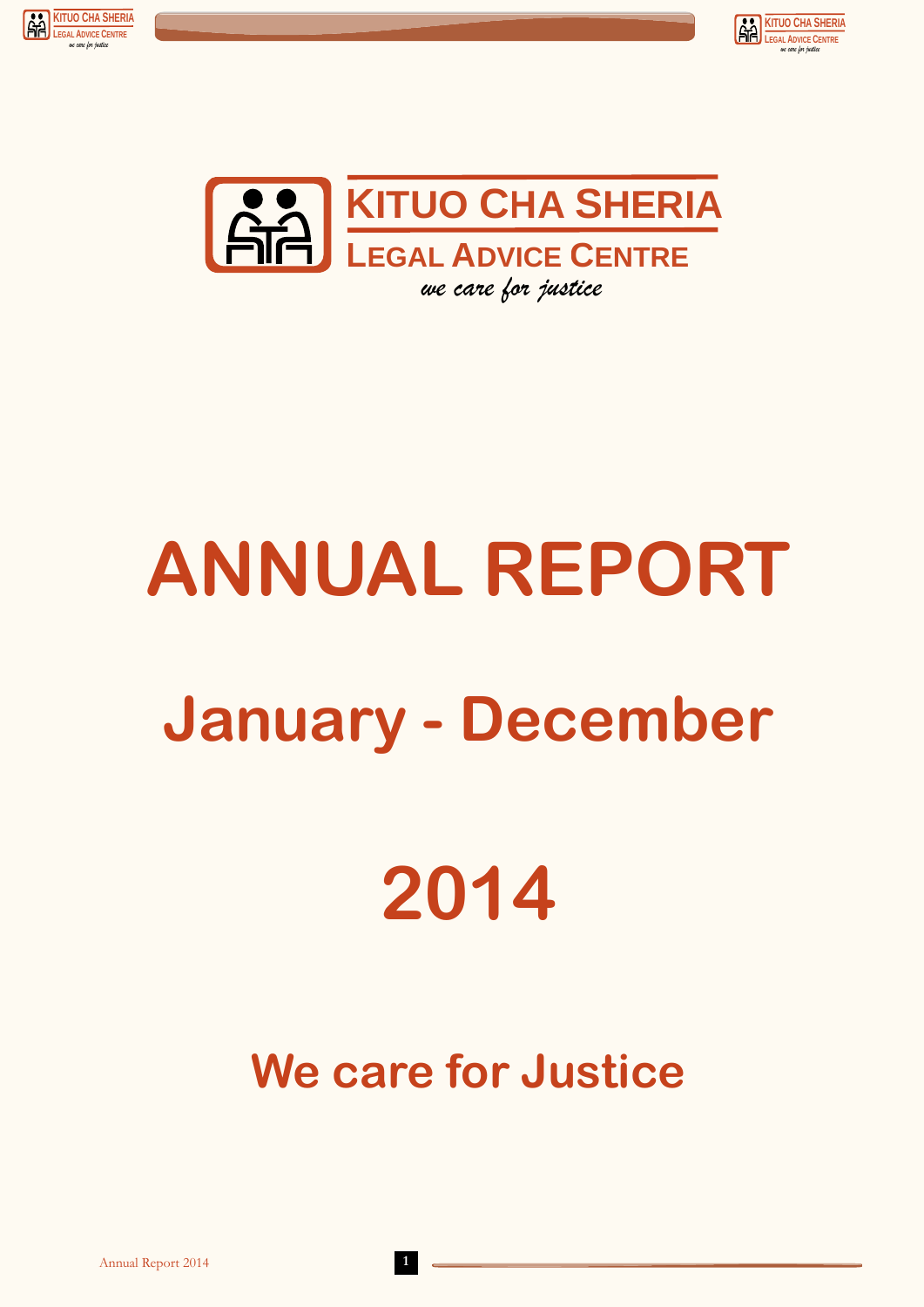



**Produced by**

 **Kituo Cha Sheria**

**(Legal Advice Centre)**

### **With support from MISEREOR, FORD FOUNDATION, UNHCR**

© 2015 by Kituo Cha Sheria

All rights reserved. No part of this document may be reproduced or transmitted in any form and or by any means, electronic, mechanical, photocopying, recording, or otherwise, without prior written permission from KITUO CHA SHERIA.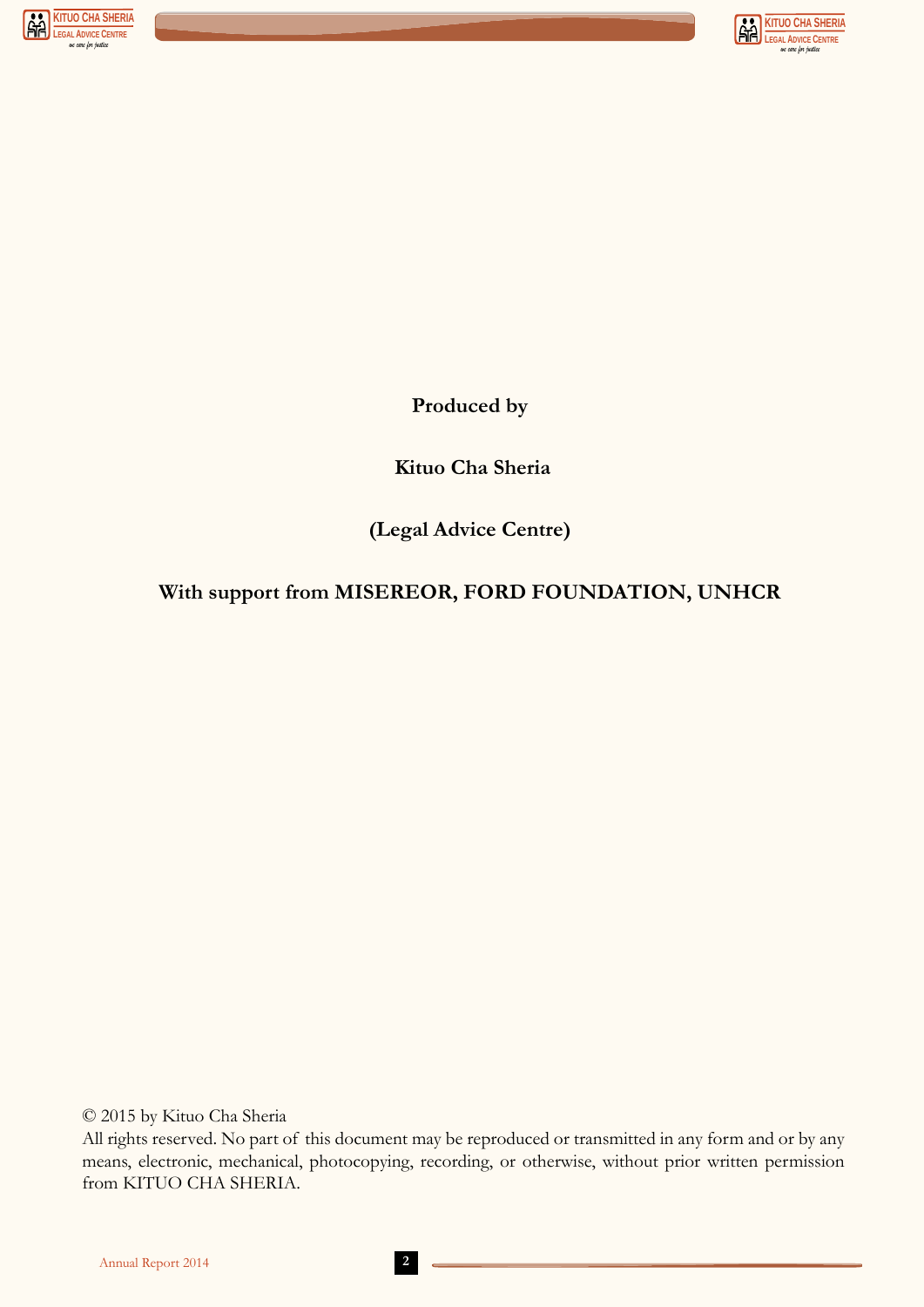



## **TABLE OF CONTENTS**

| Community fora for Sensitisation of Persons of concerns on refugee rights and obligations 33 |  |
|----------------------------------------------------------------------------------------------|--|
|                                                                                              |  |
|                                                                                              |  |
|                                                                                              |  |
|                                                                                              |  |
|                                                                                              |  |
|                                                                                              |  |
|                                                                                              |  |
| Community fora for Sensitisation of Persons of concerns on refugee rights and obligations 35 |  |
|                                                                                              |  |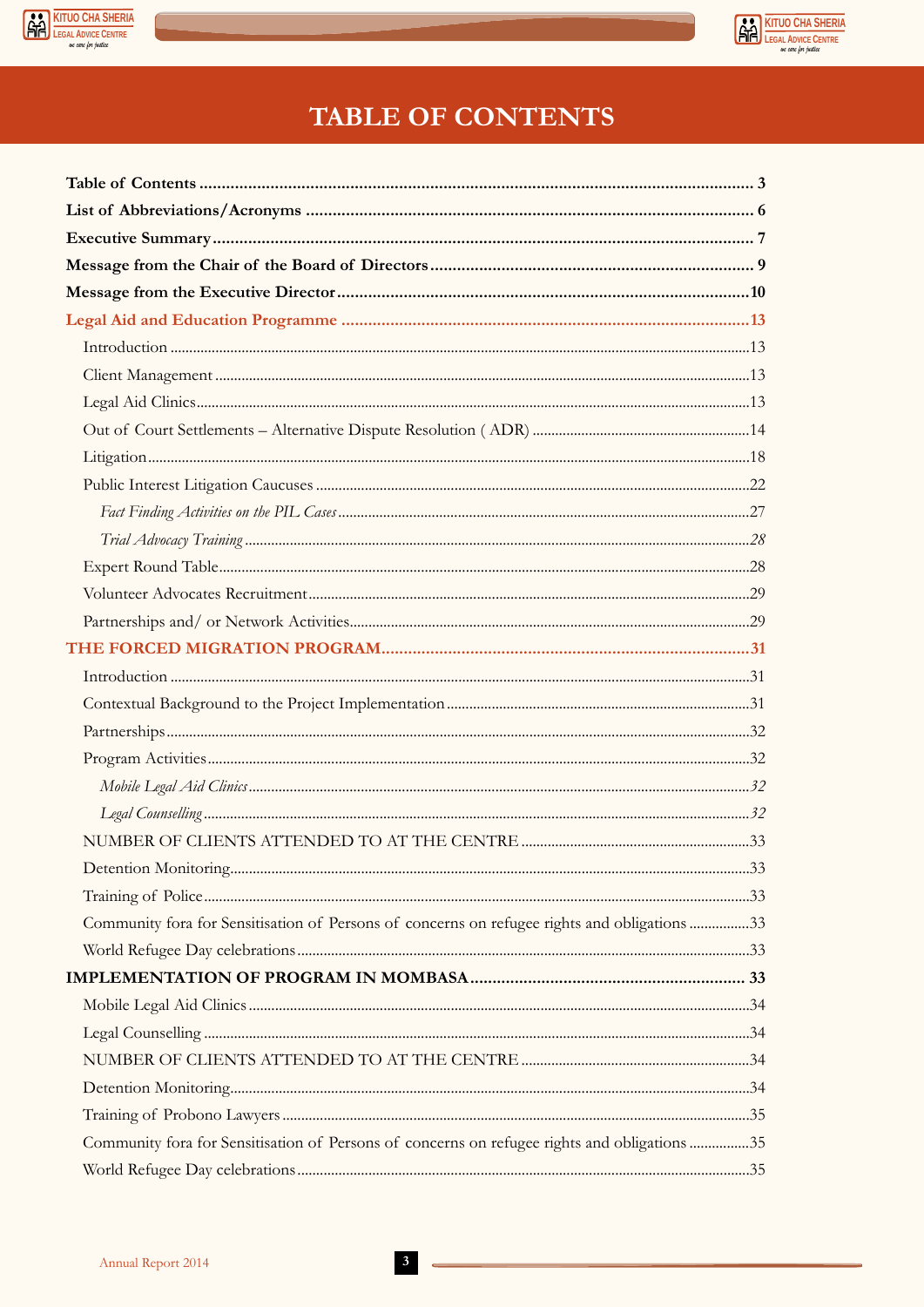



**KITUO CHA SHERIA**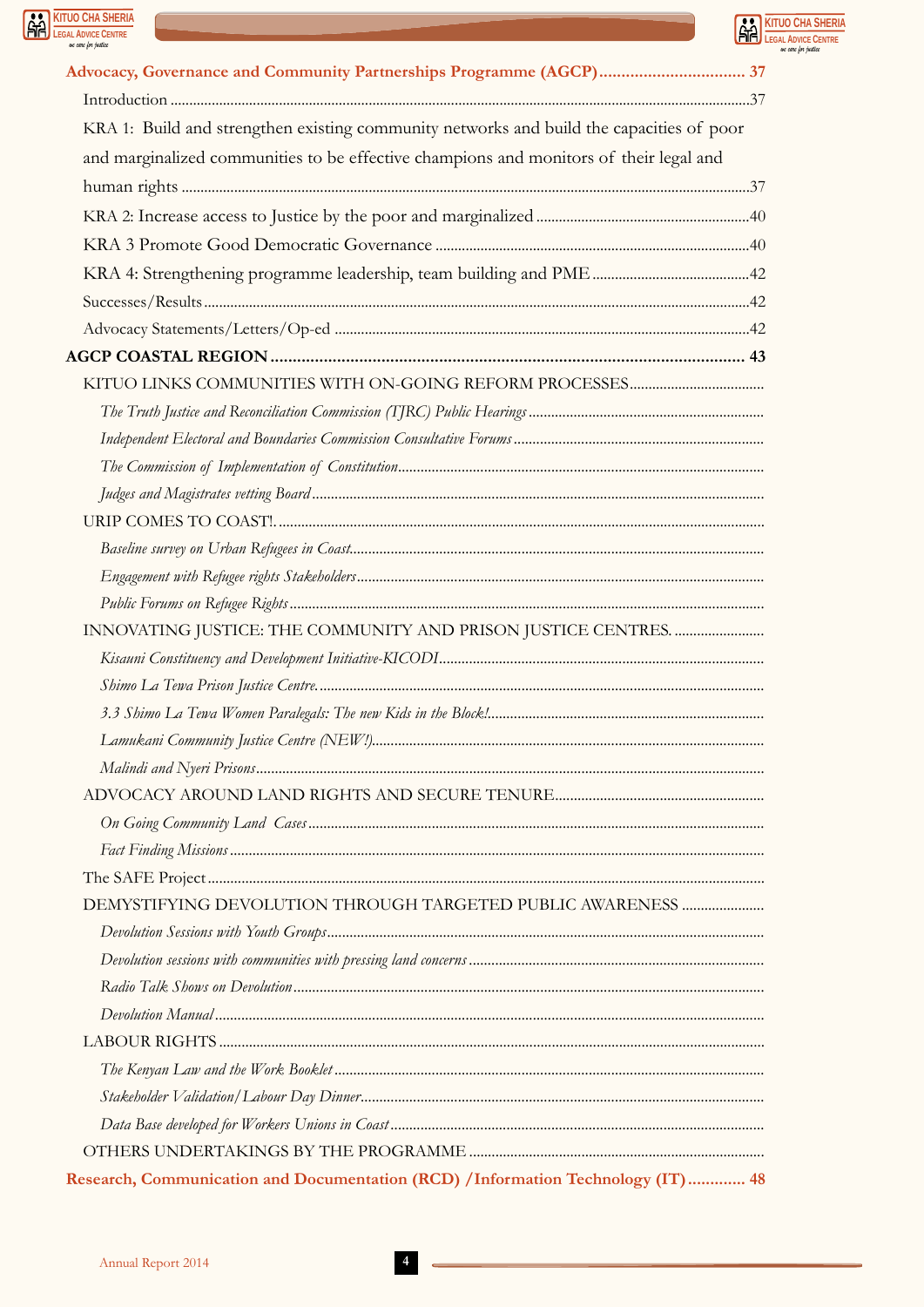



e rane lan iusti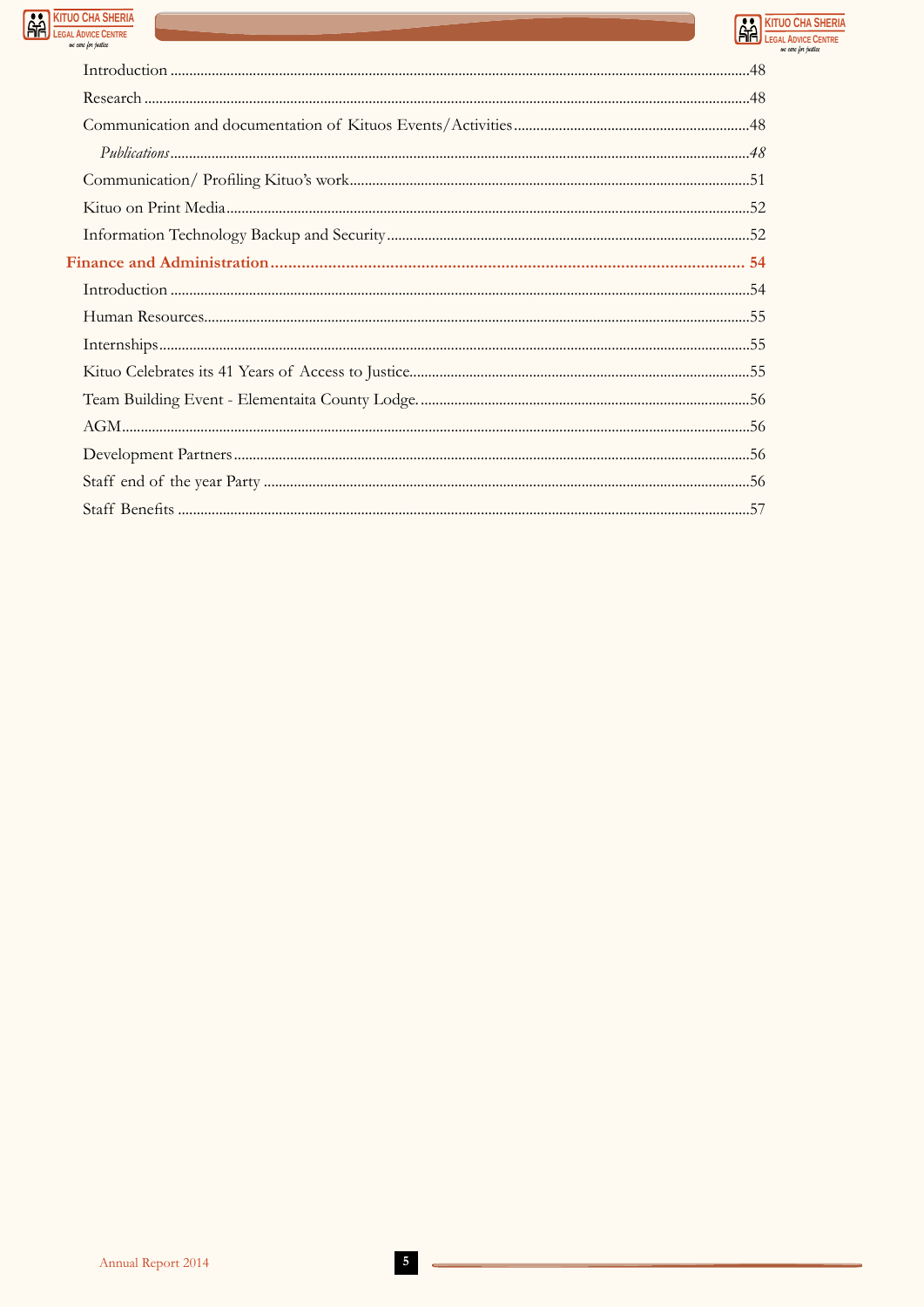



## **LIST OF ABBREVIATIONS/ACRONYMS**

| JC            | Justice Centers                                                   |  |  |  |  |  |
|---------------|-------------------------------------------------------------------|--|--|--|--|--|
| <b>FMP</b>    | Forced Migration Programme                                        |  |  |  |  |  |
| <b>HIAS</b>   | Hebrew Immigrant Aid Society                                      |  |  |  |  |  |
| <b>LGBTI</b>  | Lesbian Gay Bisexual Transgender and Intersex                     |  |  |  |  |  |
| <b>NALEAP</b> | National Law Enforcement Against Prohibition                      |  |  |  |  |  |
| <b>ICC</b>    | <b>International Criminal Court</b>                               |  |  |  |  |  |
| PJRP          | Peace, Justice and Reconciliation Project                         |  |  |  |  |  |
| IDP's         | <b>Internally Displaced Persons</b>                               |  |  |  |  |  |
| <b>PEV</b>    | Post-Election Violence                                            |  |  |  |  |  |
| TJRC          | Truth Justice and Reconciliation Commission's                     |  |  |  |  |  |
| <b>IEBC</b>   | Independent, Electoral and Boundaries Commission                  |  |  |  |  |  |
| <b>KLRC</b>   | Kenya Law Reform Commission                                       |  |  |  |  |  |
| <b>AGCP</b>   | Advocacy, Governance and Community Partnerships                   |  |  |  |  |  |
| <b>ADR</b>    | Alternative Dispute Resolution                                    |  |  |  |  |  |
| <b>CEU</b>    | Central European University                                       |  |  |  |  |  |
| CBOs          | <b>Community Based Organizations</b>                              |  |  |  |  |  |
| <b>CJPC</b>   | Catholic Justice and Peace Commission                             |  |  |  |  |  |
| <b>CSO</b>    | Civil Society Organization Network                                |  |  |  |  |  |
| <b>ECOSOC</b> | Economic and Social Council                                       |  |  |  |  |  |
| <b>EACOR</b>  | East Africa Collaboration for Economic Social and Cultural Rights |  |  |  |  |  |
| FA            | Finance and Administration                                        |  |  |  |  |  |
| <b>GBV</b>    | Gender Based Violence                                             |  |  |  |  |  |
| <b>IEC</b>    | Information, Education and Communication                          |  |  |  |  |  |
| <b>IRC</b>    | <b>International Rescue Committee</b>                             |  |  |  |  |  |
| <b>JRS</b>    | Jesuit Refugee Service                                            |  |  |  |  |  |
| <b>KICODI</b> | Kisauni Constituency Development Initiative                       |  |  |  |  |  |
| <b>KISCOL</b> | Kwale International Sugar Company Limited                         |  |  |  |  |  |
| <b>KNCHR</b>  | Kenya National Commission on Human Rights                         |  |  |  |  |  |
| KCBO - Net    | Kamukunji Community Based Organization Network                    |  |  |  |  |  |
| <b>KTN</b>    | Kenya Television Network                                          |  |  |  |  |  |
| LAED          | Legal Aid and Education Department                                |  |  |  |  |  |
| <b>LRF</b>    | Legal Resource Foundation                                         |  |  |  |  |  |
| <b>LSK</b>    | Law Society of Kenya                                              |  |  |  |  |  |
| <b>MRC</b>    | Minority Reform Consortium                                        |  |  |  |  |  |
| <b>MUHURI</b> | Muslims for Human Rights                                          |  |  |  |  |  |
| <b>NPSN</b>   | Nairobi Peoples Settlement Network                                |  |  |  |  |  |
| <b>NCSC</b>   | National Civil Society Congress                                   |  |  |  |  |  |
| <b>PASUNE</b> | Paralegal Support Network                                         |  |  |  |  |  |
| PIL           | Public Interest Litigation                                        |  |  |  |  |  |
| RCD/IT        | Research Communications & Documentation/Information Technology    |  |  |  |  |  |
| TI            | Transparency International                                        |  |  |  |  |  |
| <b>UNHCR</b>  | United Nations High Commission for Refugees                       |  |  |  |  |  |
| <b>UNDP</b>   | United Nations Development Programme                              |  |  |  |  |  |
| <b>URIP</b>   | Urban Refugee Intervention Programme                              |  |  |  |  |  |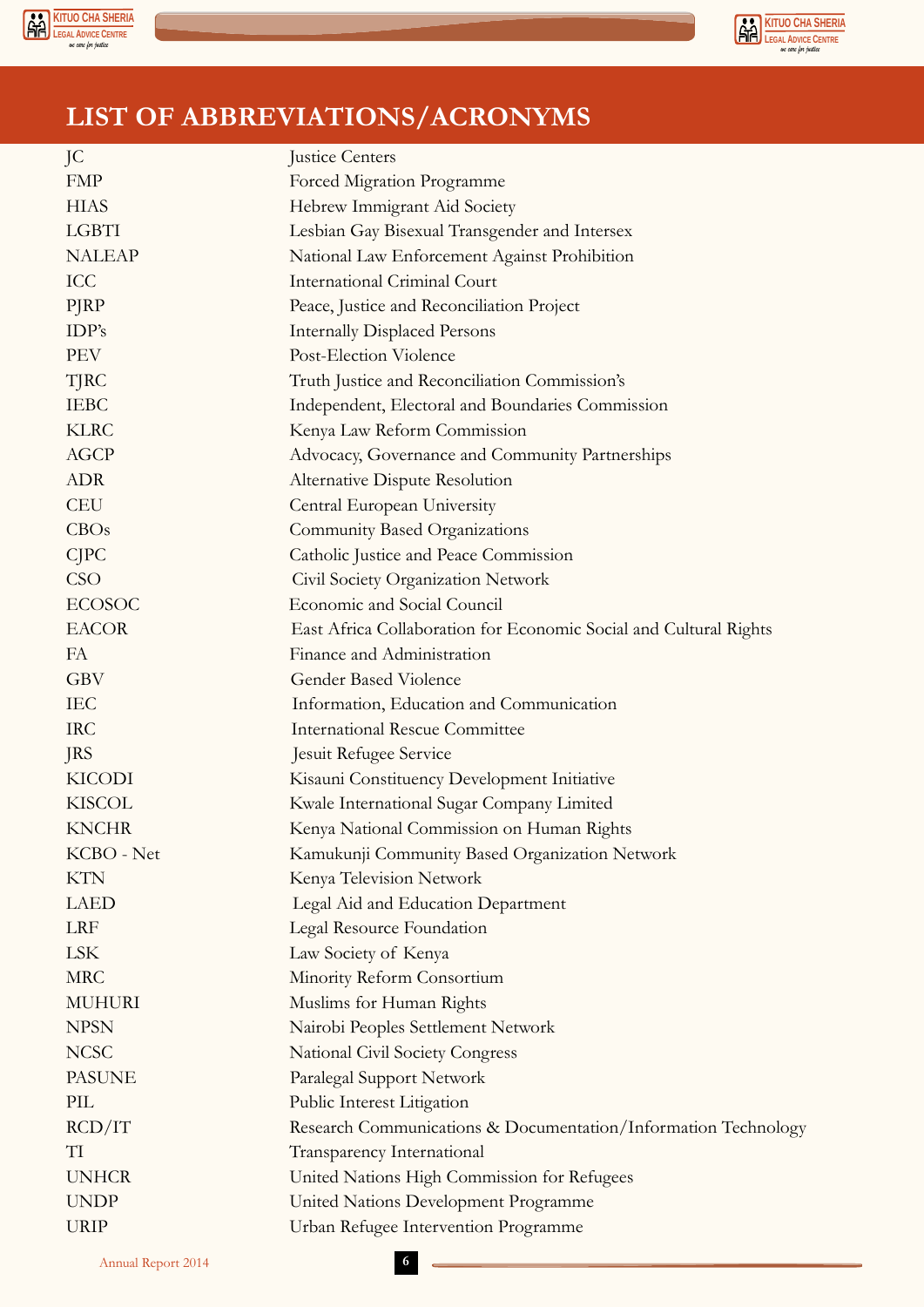



## **EXECUTIVE SUMMARY**

The year 2014 was a successful year for Kituo Cha Sheria (KITUO). It saw the launch of Kituo Cha Sheria's (KITUO) strategic plan 2014-2019 whose theme is "Towards Legal Aid, Legal Empowerment and Social Justice". The development of this strategic plan was informed by a thorough reflection and review of Kituo's landmark achievements, challenges, lessons learnt from the 2009-2013 period and future programme prospect.

KITUO, through its three offices and various programs, continued to walk the talk on access to justice through provision of legal aid services, civic education and representation on matters of land, labour, housing, refugees' rights and general human rights issues.

In 2014, AGCP continued in its efforts to build and strengthen existing community networks and build the capacities of poor and marginalized communities to be effective champions and monitors of their legal and human rights. This was through legal aid clinics at Kainuk, Lokichar and Lodwar sub locations in Turkana County and community paralegals awareness forums and refresher courses on the Industrial Court Act, Environment and Land Court Act, ADR mechanisms and organizational capacity building in Kisumu, Kitui and Nairobi. Kituo Cha Sheria was profiled through a feature by the Australian Broadcasting Corporation's program on legal aid and advice at prison justice centers by paralegals that are trained by Kituo.

The Legal Aid and Education Programme continued offering legal aid to persons who cannot afford legal services. In 2014 new and return clients served by the programme went past the 9,000 mark with the continued use of different strategies including out of court settlements and Alternative Dispute Resolution (ADR) mechanisms in addition to litigation.

In addition, to ensure a higher impact in our work and increased benefits of litigation to large groups and communities, the department took up carefully selected Public Interest Litigation on matters where public interest is at stake. In 2014 PIL matters saw Kituo involved in Leikiji, Nakuru County; Mutomo in Kitui County and Garissa County among others. In addition the department was involved in PIL Caucuses in Nairobi and Kakamega.

The Legal Aid programme also continued to link and work with its Volunteer Advocates throughout the country thus broadening the provision of legal aid services. There was also enhanced networking not only with advocates and stakeholders but also with other organizations working towards the same course.

KITUO's Forced Migration Programme (FMP) continued to fight for the rights of refugees and asylum seekers, mainly from Somali, Rwanda, Sudan, Burundi, Rwanda, Democratic Republic of Congo and Uganda. The programme served a total of 1, 781 clients in 2014.

The year was a difficult one not only for the country but also to those championing for refugee rights. Following a number of terrorist attacks around the country, the government once issued directives in March 2014 that urban refugees should relocate to camps and further directions that citizens do report to authorities refugees who do not relocate to the camps.

This was followed by immediate, widespread and later sporadic arrests of persons of concern especially within the Eastleigh area of Nairobi. The government also instituted an operation dubbed Usalama Watch where all foreigners and persons without identification were detained at the Kasarani Stadium for verification. All these occurrences disrupted the implementation plan of the programme mainly because the entire refugee community was destabilized thus rendering mobilization of persons of concern impossible.

KITUO's Mombasa office also continued to offer legal aid and training of paralegals not only in prison but also communities as well as litigation for the poor and marginalized in the region.

Of great importance was the LAPPSET project development that brought the need to educate the residents of Lamu of their rights especially in relation to eviction. Therefore, there was a need to train paralegals who will help the communities to be knowledgeable of their rights. The Community Justice Centers in Kisauni and Shimo la Tewa served to decentralize provision of legal aid services by taking it closer to the needy people at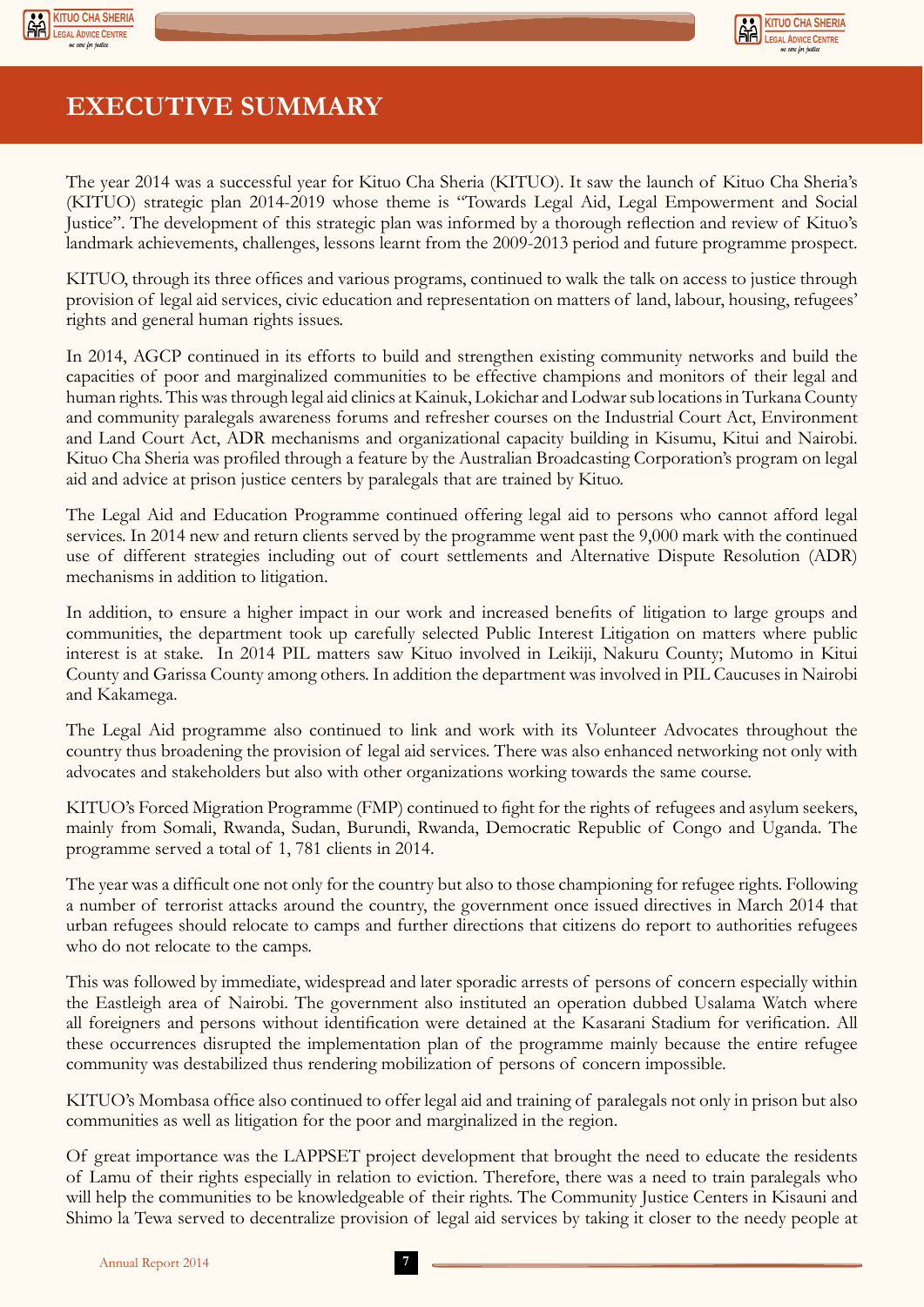



the community level.

The Research, Communication and Documentation (RCD) and Information Technology (IT) department played its pivotal role of supporting the other programmes/departments. Through communication, Kituo was able to increase visibility of its various programs and linking them with external stakeholders, various publics and media. Various activities were highlighted on both social and mainstream media-something that increased visibility of KITUO in matters of land, labour, refugees and housing in the country and beyond. These activities were also documented for future reference.

In general, 2014 had a lot of upbeat for KITUO in its bid to continually roll the wheels of access to justice for the poor and marginalized and in line with its vision of, "A Society of Justice and Equity for All"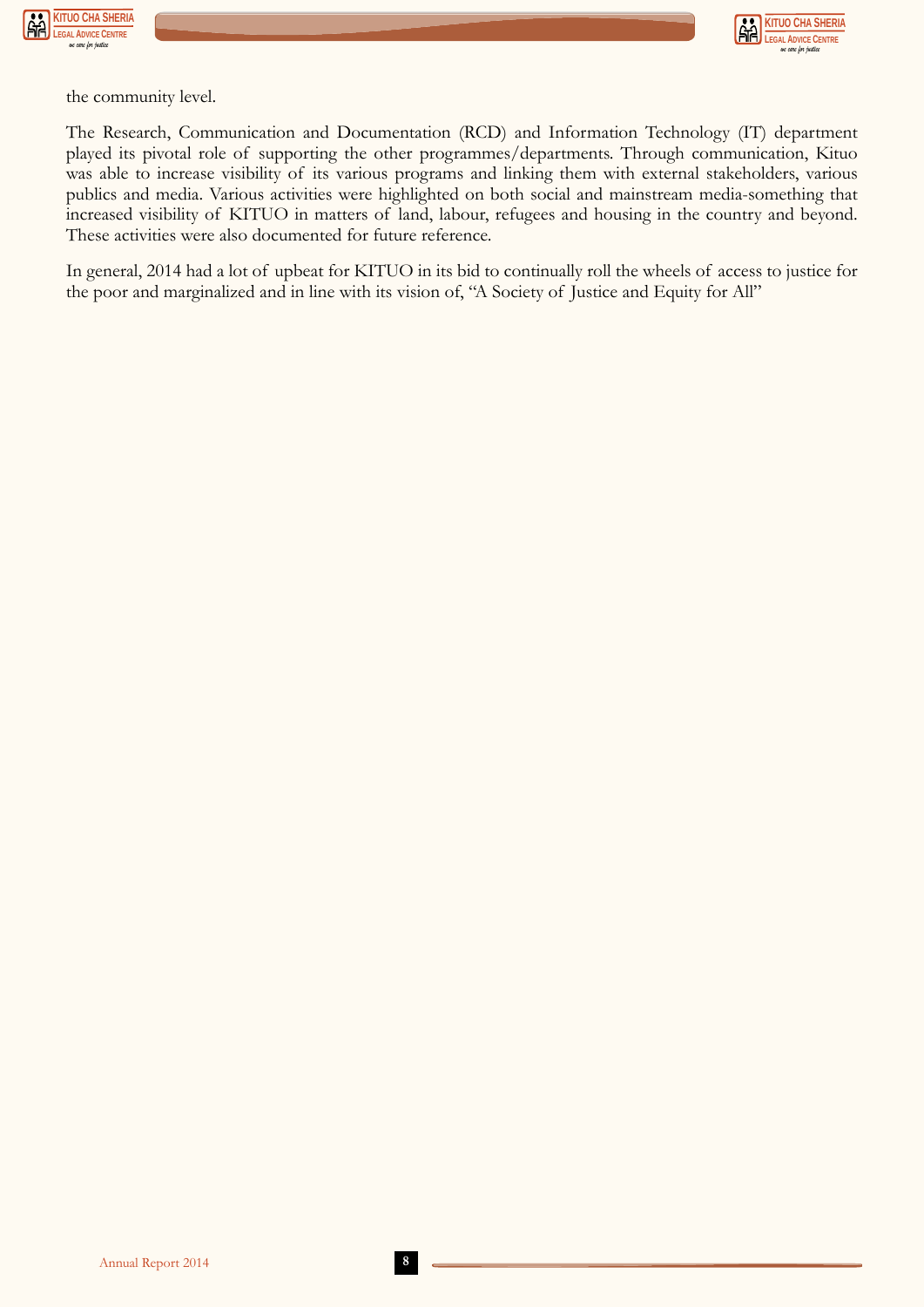





The year 2014 saw the finalization of Kituo Cha Sheria's (KITUO) strategic plan 2014-2019. This process culminated in bringing together representatives of all the stakeholders in a conference held at Elmentaita County Lodge. The theme of the new strategic direction is "Towards Legal Aid, Legal Empowerment and Social Justice". The plan will be officially launched in 2015.

**KITUO CHA SHERIA LEGAL ADVICE CENTRE** *we care for justice*

KITUO maintained its traditional core areas of land, housing, labour and refugee rights in delivering its mandate. However, Kituo is still expanding its reach through opening of new Community Justice Centres around the Country.

KITUO's governance structure is composed of the General Assembly (AGM), the Board of Directors (BOD), Board of Trustees (BOT) and the Secretariat. The AGM meets annually to among other things, review the overall performance of the organization and receive the auditor's report. The BOD meets quarterly to receive programme and management reports from the Secretariat. I would like to thank all the Members of the three organs, AGM, BOD, BOT, for committing their

time to serve KITUO and also remaining faithful to our vision and mission.

KITUO wishes to take this opportunity to thank its development partners notably, MISEREOR, UNHCR, GIZ, USAID-CHF, REDRESS, FORD FOUNDATION, MacArthur Foundation, COMIC RELIEF and DUTCH EMBASSY for providing financial and technical assistance towards the implementation of our various programmes. We also extend our gratitude and appreciation to the Government of Kenya for providing a conducive environment for our operations and for the collaborations that KITUO has enjoyed through the various Ministries and agencies.

I sincerely wish to thank the members of staff at KITUO led by the Executive Director who worked tirelessly throughout the year. I thank my fellow Board members and do promise we will work even harder in 2015.

Finally, KITUO would like to laud the efforts of all the stakeholders who remain committed to the vision of access to justice for all.

Antony Mulekyo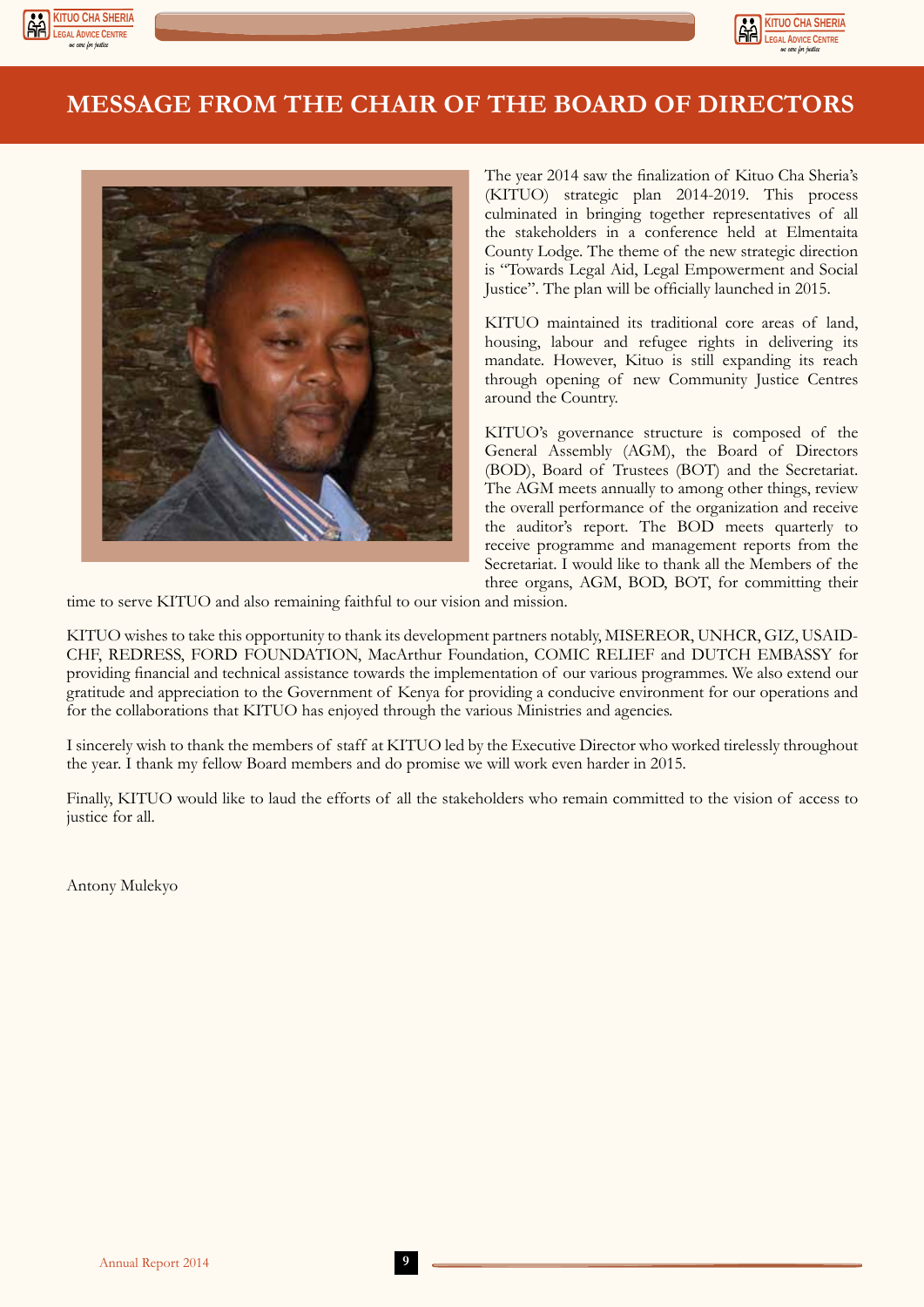



## **MESSAGE FROM THE EXECUTIVE DIRECTOR**



The year 2014 marked the finalization of the Strategic plan 2014 – 2019 and the implementation of its first year. As is normally the case in Kituo Cha Sheria (KITUO) the year began with drawing up of work plans and budgeting for the annual activities in all the programmes. This activity was done jointly, to enhance synergy within the various programmes, and was followed by immediate implementation of the objectives. I wish to congratulate and thank all Kituo staff for working so hard and diligently to realize the projected outcomes. Special thanks go to the Board of Directors led by the Chair Mr. Antony Mulekyo, for continuing to offer the necessary support and guidance to the organization.

During the year, the Forced Migration Program activities were greatly affected following the sporadic terrorists attacks across the country and the Government reaction of ordering removal of all refugees from urban centres. This situation however

normalized with time and FMP was able to discharge its mandate effectively the rest of the year.

The Kituo's Coast regional office received a two year support from USAID to implement a project called Coast Conflict Intervention and Action (CCIA).This project focuses on peace and reconciliation work around the Coast region.

Kituo is still pursuing the Micro Justice Project which seeks to provide better access to justice for fair and just outcomes for the poor living in urban and rural areas. Specifically, it seeks to provide affordable access to legal information that enables people to solve their legal problems by making use of modern information technologies e.g. internet and mobile telephones and also provide affordable access to just and fair outcomes that work for the legal problems of the poor by using tools based on best practices e.g. dispute resolution skills among others.

The Peace Justice and Reconciliation Project (PJRP) that Kituo started few years ago as a response to the Post-Election violence to assist victims has continued to be among our priorities. This project has extensively carried out trainings in areas that were rocked by post-election violence especially in the Rift Valley. Through the support of German Development Civil Peace Service Programme, Kituo has stayed on its course for peace building and transitional justice.

During the year Kituo was awarded the Distinguished award Winner 2014 by the Law Society of Kenya (LSK). We promise to work even harder and receive more recognition.

Lastly, Kituo is greatly indebted to all our funding partners especially MISEREOR and FORD FOUNDATION that have and continues to support Kituo as core grants and UNHCR, GIZ, USAID-CHF, REDRESS, MacArthur Foundation, COMIC RELIEF and DUTCH EMBASSY for supporting various specific projects within the organization. We thank all other partners who supported us throughout the year as elaborated by the Board Chairman.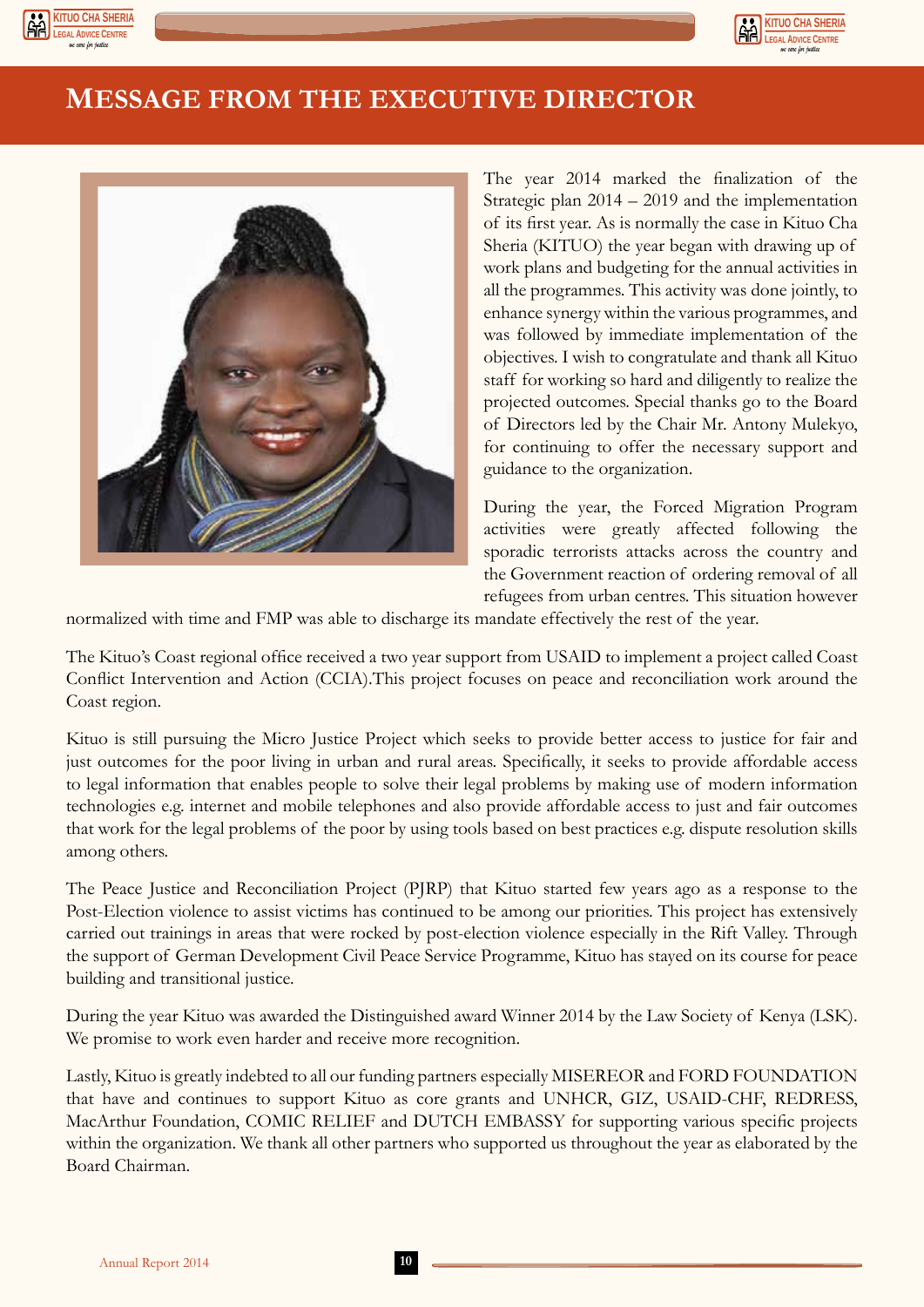



In conclusion, 2014 was a great and insightful year for Kituo. Going forward, we reiterate our commitment to professionally and zealously advance our vision of a society of JUSTICE and EQUITY for all and working towards defending the poor and the marginalized.

Gertrude Angote

#### **Executive Director**



Members of the Board of Directors during a High Tea organised for the outgoing Chair Mr. Ken Nyaundi



Kituo Board members Sally Mbeche and Ken Nyaundi during a program briefing session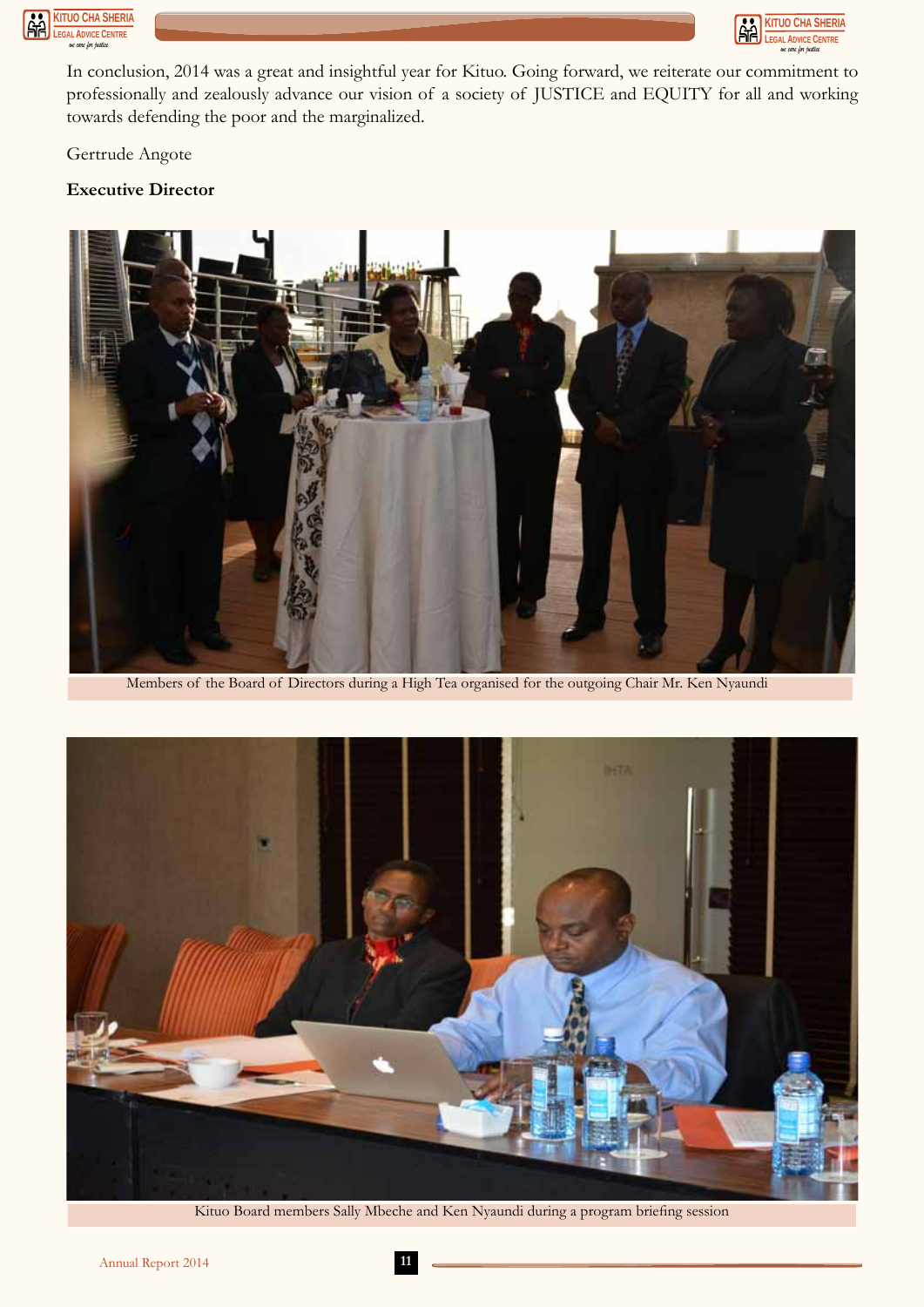



Kituo Staff celebrate after being awarded The Distinguished Award Winner" by the LSK in they year 2014 Kituo Staff celebrate after being awarded The Distinguished Award Winner" by the LSK in they year 2014

**KITUO CHA SHERIA**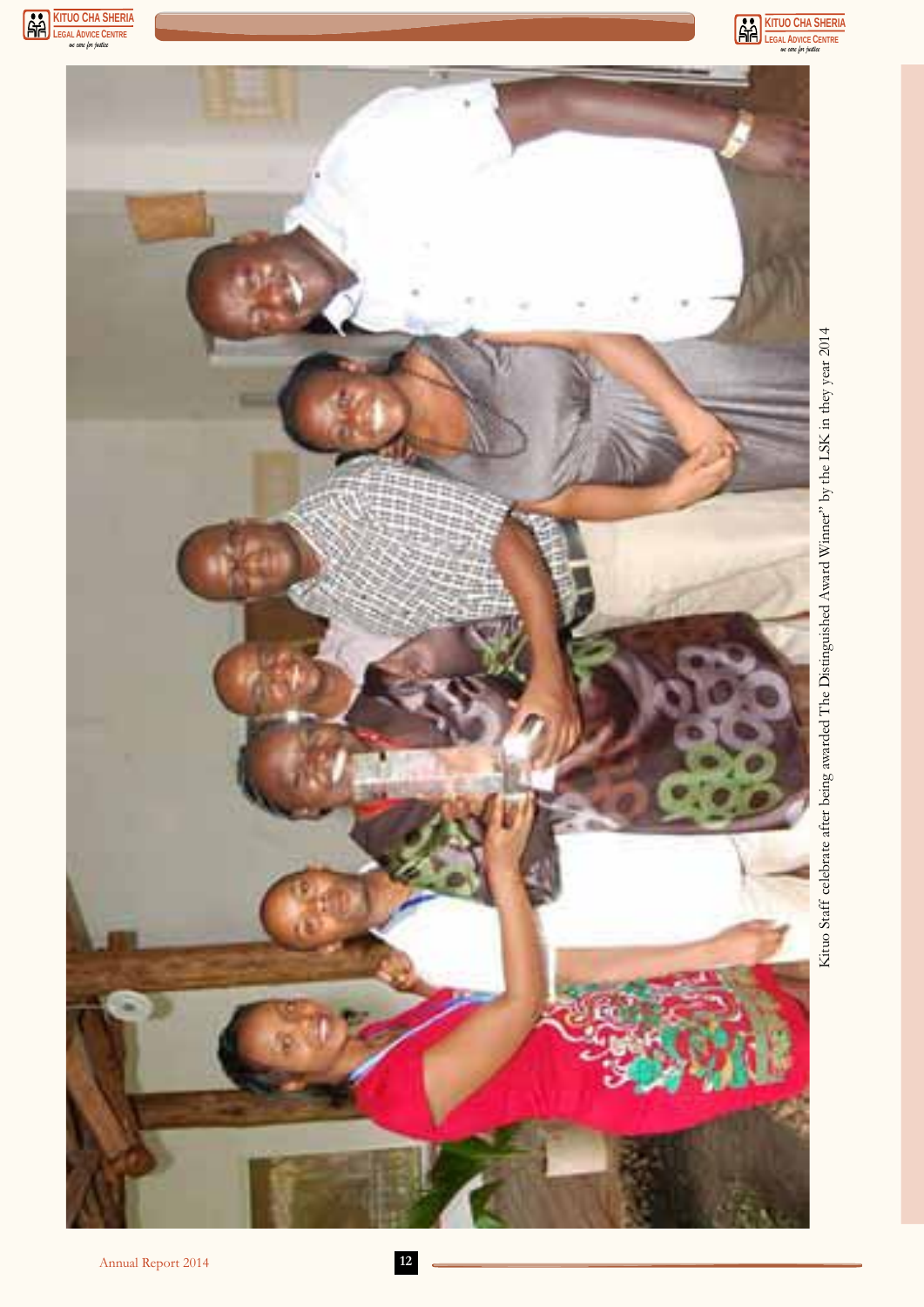



## **LEGAL AID AND EDUCATION PROGRAMME**

#### **Introduction**

The Legal Aid and Education Programme has in the past offered legal aid to persons who cannot afford legal services. This has been in the core areas of KITUO which are land, labor, housing and succession. In addition, to ensure a higher impact in our work and increased benefits of litigation to large groups and communities the department takes up carefully selected Public Interest Litigation on matters where public interest is at stake.

In 2014, the Programme attended to a total of 9,322 walk in clients both new and return. In the same year, the department litigated on several individual cases and public interest litigation matters.

#### **Client Management**

The matrix below is a summation of both new and return clients attended to and the cases they had in the year.

Walk in clients – New

| <b>MONTH</b> | LAND |    |                          | <b>LABOUR</b> |    |    |    | <b>HOUSING</b>  |                          | <b>SUCCESSION</b> |         | <b>OTHERS</b>            |   |                | <b>RETURN</b> |       |
|--------------|------|----|--------------------------|---------------|----|----|----|-----------------|--------------------------|-------------------|---------|--------------------------|---|----------------|---------------|-------|
|              | M    |    | G                        | M             |    | u  | M  |                 | G                        | M                 |         | G                        | M |                | G             |       |
| <b>JAN</b>   | 13   |    |                          | 19            | ر  |    |    |                 | $\bigcap$                |                   | 4       | $\overline{\phantom{a}}$ |   |                |               | 275   |
| <b>FEB</b>   | 10   |    | $\overline{\phantom{0}}$ | 22            |    |    |    |                 | $\overline{\phantom{0}}$ | $\sim$            | 4       |                          |   |                |               | 381   |
| <b>MAR</b>   | 13   |    |                          | 19            |    |    |    |                 | $\bigcap$                |                   | 4       |                          |   |                |               | 430   |
| APR -        | 25   | 24 | $\mathcal{D}$            | 38            | 21 |    |    | $\Omega$        | $\overline{\phantom{0}}$ | 12                | $\perp$ |                          |   |                |               | 1,077 |
| <b>JUN</b>   |      |    |                          |               |    |    |    |                 |                          |                   |         |                          |   |                |               |       |
| <b>JULY</b>  | 56   | 14 | 8                        | 49            | 34 | 10 |    | $\bigcirc$<br>∠ | $\sqrt{2}$               | 10                |         |                          |   | $\overline{4}$ | $\Omega$      | 215   |
| <b>OCT</b>   |      |    |                          |               |    |    |    |                 |                          |                   |         |                          |   |                |               |       |
| <b>SUB</b>   | 17   | 53 | 15                       | 147           | 72 | 17 | 27 | 18              |                          | 27                | 28      | 4                        | q | 4              |               | 2,378 |
| <b>TOTAL</b> |      |    |                          |               |    |    |    |                 |                          |                   |         |                          |   |                |               |       |

#### **MATRIX OF CLIENTS ATTENDED BY THE LEAP: JAN - DECEMBER 2014**

#### **LEGAL AID CLINICS**

| $\bullet$ and $\bullet$ and $\bullet$ | November 13th 2014                          | $= 145$ |  |
|---------------------------------------|---------------------------------------------|---------|--|
| $\bullet$                             | Kituo Birth day Legal Aid Clinic on 9/7/014 | $= 73$  |  |
| $\bullet$ and $\bullet$               | Labour Day $30/4/14$                        | $= 98$  |  |

Total Number of New and Return clients attended to were:

| $=6,628$  |
|-----------|
| $= 2,378$ |
|           |
| $= 9,322$ |
|           |

In 2014, the Legal Aid and Education Department in Kituo's Mombasa Regional Office alone received a total of 733 clients comprising 593 new clients and 140 return clients.

The reason for the gender imbalance in the cases handled by the regional office was attributed to the male oriented nature of cases that Kituo cha Sheria mostly handles i.e. land, employment and housing. These clients received legal advice and representation on land, employment, matrimonial, succession, landlord and tenant, children matters and criminal issues.

The regional office had a success rate of 100 percent in employment cases. All clients who filed cases in the ELR court received an award; the only issue would be the quantum of the award.

In land and housing cases, the success rate was lower i.e. 60 percent due to the nature of clients i.e. mainly squatters with no title to land and facing eviction.

The Legal Aid Department at the Regional office in Mombasa also continued litigating single welfare and public interest cases. On average, the Legal Aid Department carried out 20 court attendances every month.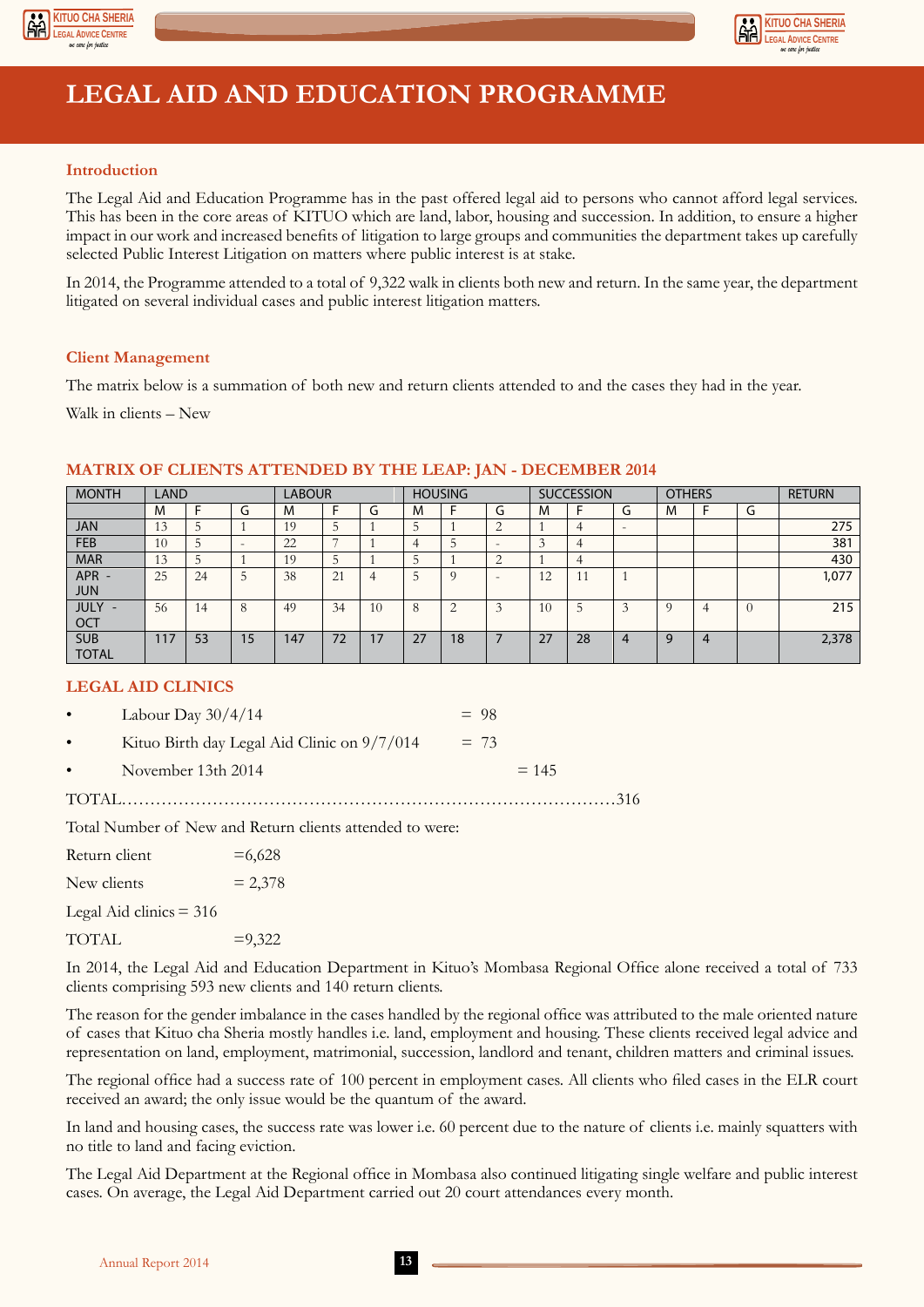



#### **Legal Aid Clinics**

#### **i) Labour Day clinic – 30th April 2014**

In marking Labour Day, the department conducted a free legal aid clinic open to the public at the Kituo cha Sheria grounds. The activity was carried out on 30th April, 2014 and the department screened and advised a total of 98 new clients.Clients attended to had different matters ranging from the core areas of KITUO to others that included; criminal, child maintenance, assault, accident/insurance claims and divorce cases.

The Legal Aid Clinic was carried out in partnership with SALAR students from The University of Nairobi and Kituo cha Sheria Volunteer Advocates.

#### **ii) KITUO Birthday activities -9th July 2014**

In celebrating Kituo's 41st Birthday, the department had a free legal aid clinic held 9th July 2014 at Kituo Head office and a total of 73 clients were attended to who had land, labour, housing, succession, criminal, accident, civil and tort claims.

#### **iii) End of year Legal Aid Clinic on the 13th November 2014**

Due to the large number of clients turning up for our services, the LAED decided to conduct a legal aid clinic on the 13th November 2014.

The total number of clients attended to were 186 who had land, labour, housing, succession, as well as Tort, Insurance cases and Advocates Complaints cases.

#### OUT OF COURT SETTLEMENTS – ALTERNATIVE DISPUTE RESOLUTION (ADR)

The department held several meetings to solve matters out of court in another strategy to settle matters. Some of those settled include;

#### **1. Ms. Esther Achieng Okeno**

- We managed to do a demand for our client for her terminal dues which had been withheld by her former employer.
- Following successful negotiations, our client on 3rd March 2014 was paid Kshs 95,175 as her terminal dues.

#### **2. Hassan Hussein Mohamed**

- Our client was unfairly terminated in April 2011 and his former employer declined to pay him his terminal dues.
- Following a demand sent to the employer in December 2013 and subsequent engagements, our client was paid Kshs 44, 602.00 on 31st March 2014 as his terminal dues.

Caption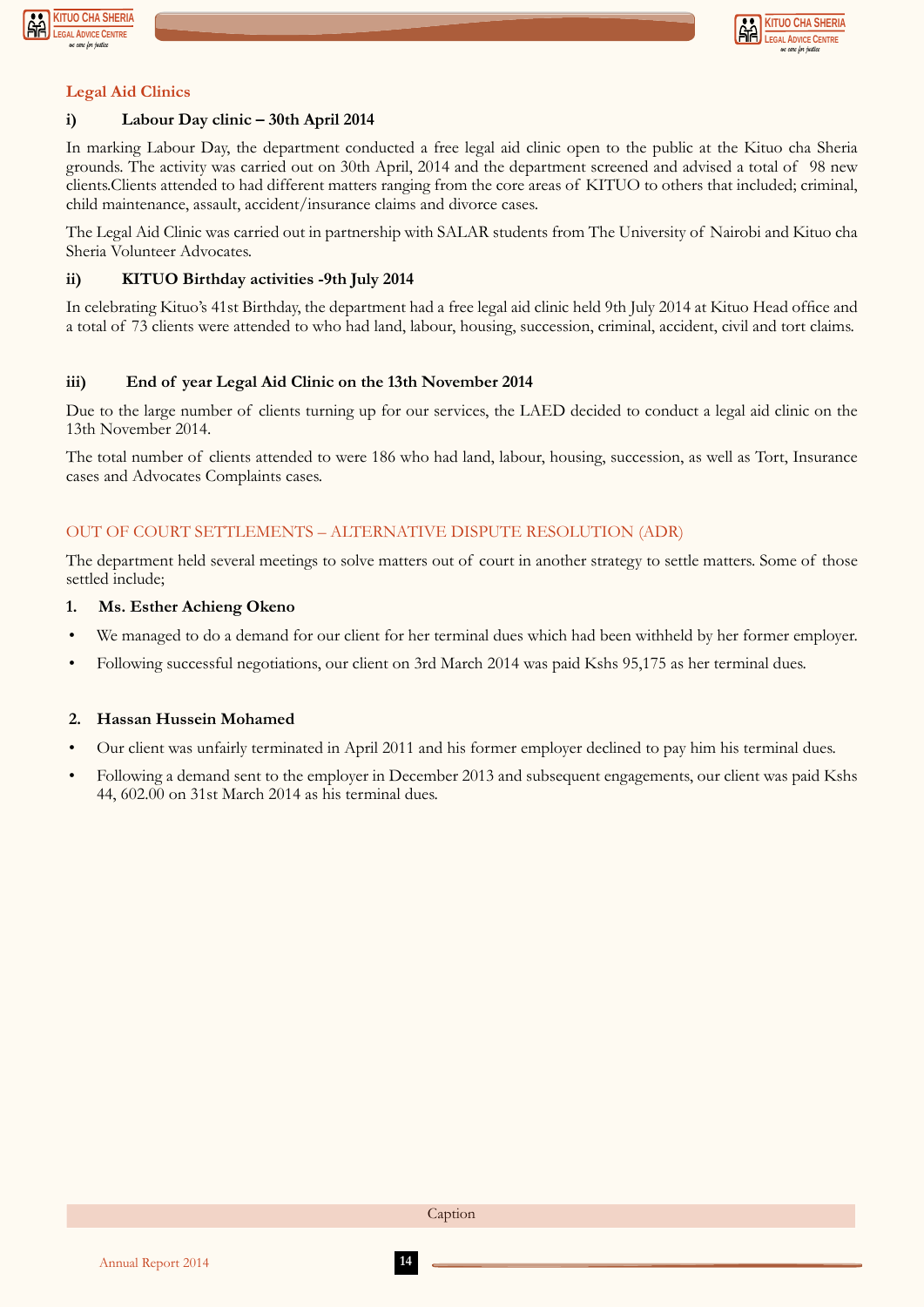



#### **3. Violet Mukolwe**

- We had filed a claim on behalf of our client for her terminal dues which her employer had failed to pay as she was indicating that our client had stolen from her.
- After service of the Memorandum of claim upon the former employer, the employer called us with intention to negotiate an out of court settlement.
- After various meetings and engagements, we managed to secure a payment on behalf of our client for Kshs. 120,000.00 on 13th March 2014 in a record 1 week after service of the summons. Hence, the court matter was marked as settled.

#### **4. Angela Mbithe Nyamai**

We managed to do a demand for our client for her terminal dues which had been withheld by her former employer. Alibhai Sharif paid her Kshs 83,330.00 as her terminal dues.

#### **5. Thika CMCC No. 473 of 2013 – Wanjiku Wanjugu Kabuchu vs. Douglas Mundia**

• Kituo filed this suit on behalf of our client the plaintiff and during the proceedings the defendant admitted the claim. Parties have signed a consent to settle the plaintiff 's claim for Kshs. 470,000.00 with interest and costs of the suit.

After calculating the interest and costs a total of Kshs. 616,300.00 was paid to the client as at 15th August 2014 being full and final payment to our client.

#### **6. Nairobi Industrial Court Cause No. 1994 of 2011 - Peter Sila Kiema vs. Francis Njuguna Ndwegwa t/a Sure Motors**

- We filed this matter at the Industrial Court on behalf of our client the Claimant. The matter came up for hearing on 24th April 2014 when we managed to convince the Respondent to settle the matter.
- A consent judgment was entered by the court awarding our client a sum of Kshs 177,000.00 payable in monthly installments of Kshs 50,000.00 on 24th April 2014
- We have received three installments totaling to Kshs  $150,000/=$  and the last installment was received on 15th November 2014.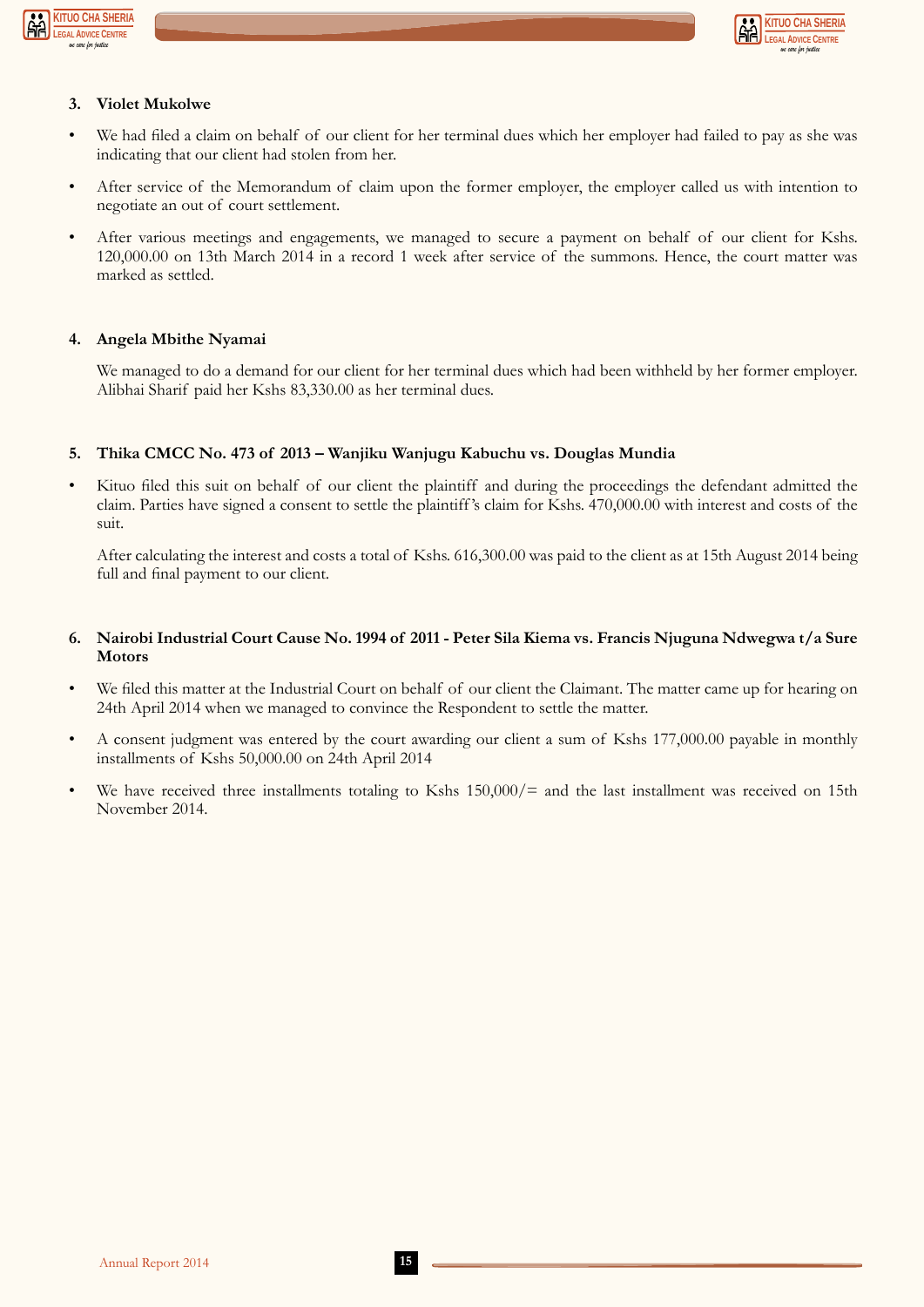



#### **7. Nairobi High Court Succession cause no. 2376 of 1995 – Estate of Mungai Gachengechi**

- We act for the objectors who have filed summons for revocation of grant as their family had been left out in the distribution of the estate.
- The matter was heard on 8th November 2013 and a further hearing was to be undertaken on 5th May 2014.
- Due to negotiation efforts undertaken by us with the families' representatives, the families were able to achieve consent in that our client's family which had been left out was recognized as a beneficiary and what was remaining is on the mode of distribution.
- All parties agreed on the mode of distribution of the estate and have signed a consent on behalf of our client's family and the same will be adopted by the court.
- The final consent was signed on 26th June 2014 and adopted by the court on 30th October 2014 whereof our client was awarded the equivalent monetary value of Kshs 5,095,000 (Five million and ninety five thousand) being the value of their share of inheritance.

#### **8. NAIROBI INDUSTRIAL COURT, CAUSE NO.786 OF 2014 -(BENARD KIFORO KELWA -VS- KENYA TENTS LTD)**

- We managed to write a demand letter on behalf of our client the claimant. When the demand was not replied. We proceeded and filed the matter in Court.
- Before the matter would proceed to full hearing we convinced the Respondent to accept an out of court settlement
- The client was paid Kshs.203,432 as full and final settlement of the claim
- 9. The following matters were also settled out of Court and through ADR
	- i) Pamela Lihavi Kisienya vs. Anita Nyambura (Kshs.50,479.75)
	- ii) Geoffrey Chanzu Alu vs. David Salmon (Kshs.61,050)
	- iii) Jared Gwaka Owenga vs. Waithaka Loki (Kshs.82,000)
	- iv) Richard Omanga Momanyi Vs John Waiganjo (Kshs.115,913)
	- v) Alfred Macharia (Kshs.17,421)

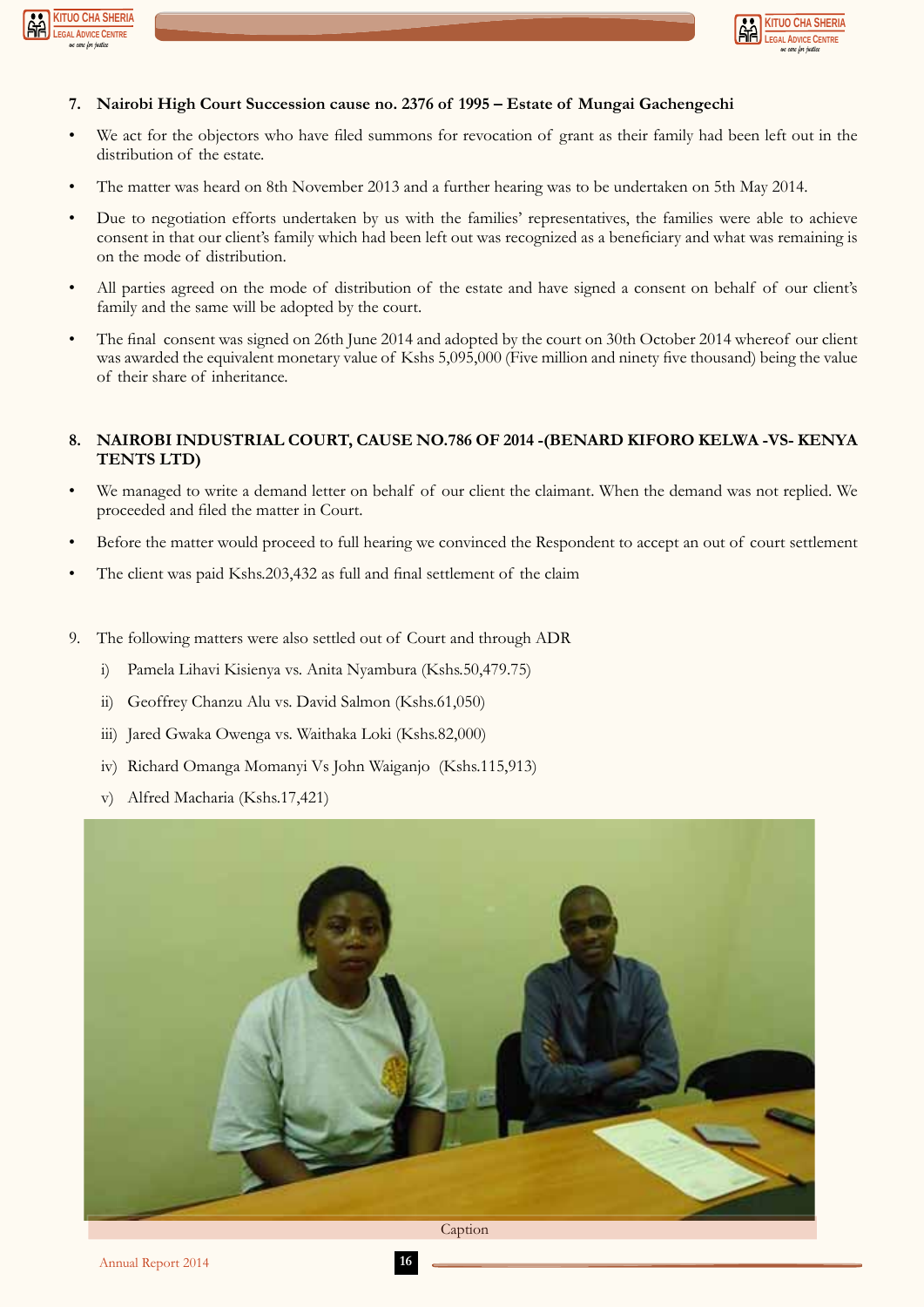



#### **10. INDUSTRIAL CAUSE NO 460 OF 2012 – JULIE LIDEDE VS TSC**

- This is a case whereby our client was injured in the course of discharging her lawful duties as a acting principal whereof sulfuric acid was poured on her face by a colleague 1997. TSC despite knowing her condition stopped her salary in April 2000 and she attained her retirement age of 55 in November 2007 while still awaiting her dues.
- TSC had maintained the position that she was not eligible to any salary payment and that her benefits will be calculated using her latest pays lip of March 2000.
- After filing the case and putting pressure on TSC to negotiate and after many negotiation meetings, TSC has agreed to pay our client her salary from April 2000 to October 2007 amounting to Ksh 3,377,000 (Three Million, three hundred and seventy seven thousand) taking into account all increment over the period and that she will receive her full pension and injury benefits. The matter was finalized and consent is all that remains to be entered.

#### **11. NAIROBI CMCC NO. 12021 OF 2006 - ALFRED MUTUA KIMUYU VS. KALUWORKS LTD**

• This is an accident matter we came on record on behalf of the plaintiff after being filed by another Advocate who frustrated the Client. The Client was referred to Kituo and when we assessed the matter although it was not falling on our thematic areas, we decided to come on record.

After battle in court we managed to get the defendant to admit liability and make payments towards our client by recording a consent in a matter which had taken over 8 years in court.

The Court awarded our Client Kshs. 98,340/= which was paid to our client in full and final settlement of the matter.

#### **12. INDUSTRIAL CAUSE NO. 1242 OF 2014 - JOSPHAT AKHOGO VS DR. M. D PATEL**

The Claimant was employed by the Respondent who terminated his services and refused to pay terminal dues. The Claimant approached Kituo and instructed Kituo to file this matter on his behalf in the Industrial Court.

Kituo filed matter and after service of summons, Kituo managed to convince the Respondent to settle the matter out of Court. Client was paid Kshs 91,500.00 on 7th October 2014 after successful negotiations.

#### **13. INDUSTRIAL CAUSE NO 2452/2012 - LYDIA MAKENA VS ALPHINE FOODS**

- The Claimant was employed by the Respondent who terminated her services and refused to pay terminal dues. The Claimant approached Kituo and instructed Kituo tofiled this matter on behalf of the claimant in the industrial Court. Kituo filed the matter on behalf of the claimant in the industrial Court. After service of summons. Kituo managed to convince the Respondent to settle the matter out of Court.
- Parties signed a consent and our client the claimant was paid Kshs.96,440.

#### **14. INDUSTRIAL CAUSE NO 2454/2012 - EUNICE MWIKALI VS ALPHINE FOODS**

The Claimant was employed by the Respondent who terminated her services and refused to pay terminal dues. The Claimant approached Kituo and instructed Kituo tofiled this matter on her behalf in the industrial Court. Kituo filed matter and after service of summons, Kituo managed to convince the Respondent to settle the matter out of Court. Client was paid Kshs96,440 .

#### **15. INDUSTRIAL CAUSE NO 2453/2012 - BEATRICE KAMENE KANYOLU VS ALPHINE FOODS**

Kituo filed this matter on behalf of the claimant in the industrial Court. Kituo managed to convince the Respondent to settle the matter out of Court.Parties signed a consent and our client the claimant was paid Kshs 124,520/=.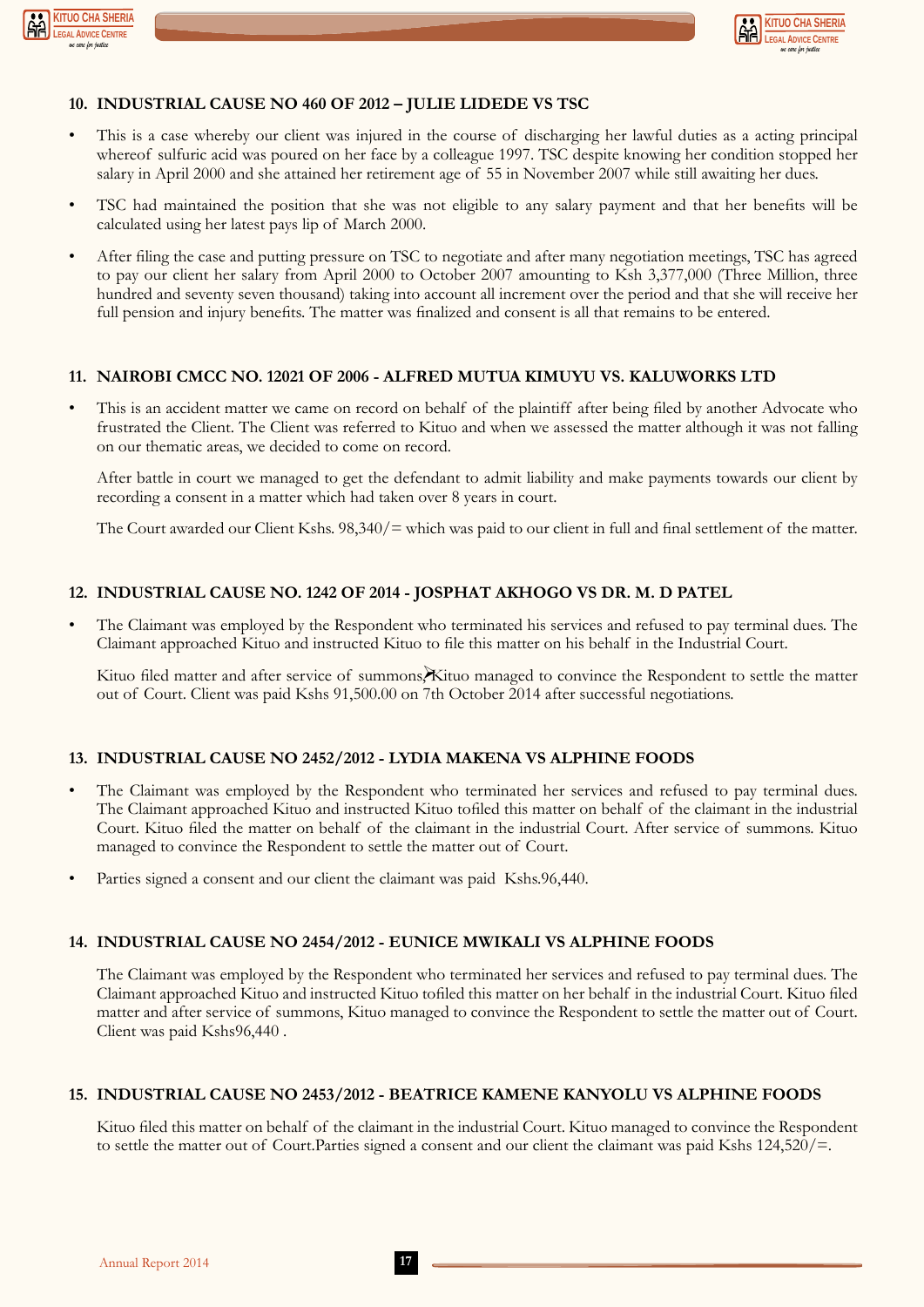



#### **16. RENT RESTRICTION CASE NO 118 OF 2010 - JOHN KIOKO VS. ZAINABU:**

- We applied to the Tribunal for a review of earlier orders issued by the Tribunal for eviction of our client from a City County House.
- This was issued without jurisdiction and after our application was heard, the Tribunal through a ruling delivered on 16th October 2014 vacated the earlier orders and advised any aggrieved party to seek arbitration with the County Government.

#### **17. PETITION NO 264 OF 2013 CONSOLIDATED WITH 274 OF 2013COTTON VILLAGE & UPENDO CITY COTTON VILLAGE-VS-MOI EDUCATIONAL CENTRE CO, LTD, THE ATTORNEY GENERAL & INSPECTOR GENERAL OF POLICE.**

• City Cotton village is a slum village near Wilson airport.

Kituo came in conduct with this village in 1997 when we filed the first case which never proceeded to final judgment because during the pendency of the case the clients lost interest and somehow the situation improved. Now last year new notices of evictions were issued and executed without regard to the evictions guidelines.

Kituo was approached by a section of the village and the others approached M/s Mbugua Mureithi and each of us filed separate suits/petition. When the matter went to court for hearing the petitions were consolidated. The suit proceeded before Justice Mumbi Ngugi and judgment delivered on 14th October 2014 awarding our clients closely to Kshs 83 million for damages.

• The Respondents have filed a Notice of Appeal and the appeal has been lodged. However this far our clients remain put on the land awaiting the outcome of the Court of Appeal case.

#### **LITIGATION**

In 2014, there were several court attendances by our court going Advocates on individual clients and the Public Interest Litigation cases.

Some of the individual cases include:-

#### **a) Nairobi HC Petition No. 529 of 2012 – Zachary Musengi Saitoti and Anor –Vs- the DPP and 2 Others**

- We act for the interested party, Sebastian Maina Ngunju who alleges to have lost a child and is trying to find out the truth.
- This is a highly contested matter with high stakes and risks.
- Our client's former advocates had allegedly signed aconsent to terminate all cases and permanently bar our client from any future claims but the consent was done fraudulently without client's instructions.
- We applied to have the consent reviewed and the application was heard on 4th April 2014. Ruling was delivered on 23rd May 2014 dismissing our client's application.
- We have since filed an Appeal to the Court of Appeal and we are in the process of compiling the record of appeal. Matter is on going
- The client has filed a matter against his former advocate at the Advocates Disciplinary Committee and the same is slated for hearing on 11th August 2014. Matter is ongoing.

#### **b) Nairobi Rent Restriction Tribunal No. 118 Of 2010 – John Kioko Vs. Zainabu Ibrahim**

- We are acting for the plaintiff who had sued the defendant to stop harassments. However the case was filed in the tribunal wrongly by our client's previous advocates as the same lacked jurisdiction.
- The previous advocate was compromised and hence an adverse order was entered allowing eviction of our client.
- We filed an application for review of such orders and the same was heard on 16th April 2014. Ruling was delivered will be on 13th August 2014 in favour of Client. However there was an element of a criminal case that was on going and we are appearing for the accused who is our client.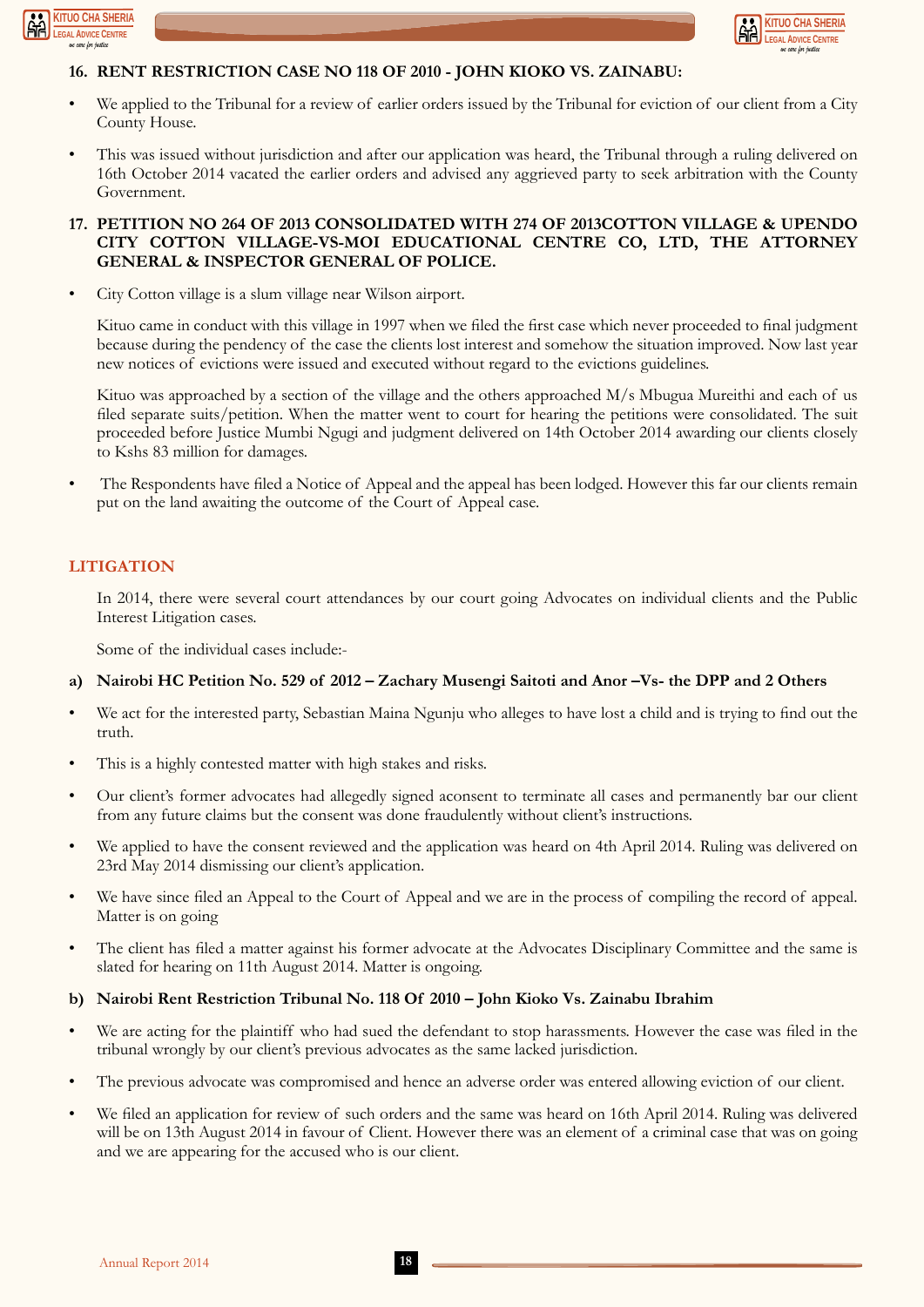



#### **c) Nairobi ELC No. 1030 of 2013 Haji Omari vs. Edward Njuguna Kangethe**

- This is a land matter whereof our client who is the administrator of the estate of his mother found out that a land belonging to the estate had been fraudulently sold. The parties who were involved in the deal had moved to court in ELC no. 159 of 2011 – Edward Njuguna Kangethe vs. Mohamed Twahir Shaban whereof they colluded and obtained eviction orders and they demolished our clients houses on the property situated in Eastleigh in Nairobi.
- Investigations by CID office as well as by our client reveal that the Defendant name does not exist in State's records and the ID number used for the sale transaction belonged to a different person. A criminal charge has been preferred against the accused person in Nairobi Criminal Case No. 230 of 2014 and we are watching brief in the matter. It is coming for hearing on 23rd July, 2014
- We have filed a suit for declaration orders and also for eviction of the defendant from the suit land.
- The defendant brought an application for stay of the suit arguing that there existed another suit being ELC 256 of 2012 which pending in court. The said application was heard on 6th November 2013 and parties filed their submissions.
- The court delivered a favorable ruling to our client on 27th March 2014 and allowed our client's case to proceed.
- Directions will be given on 29th May 2014 whereof the court set down our application for temporary injunction for 22nd July 2014 and It came for directions the Defendant and his agents were restrained by an order of injunction pending final determination of the case. Matter is on going.

#### **d) Nairobi High Court Civil Appeal No. 598 of 2009 – Robert Kihika Vs. Kirika Kamungu**

- We are acting for the respondent in a land case whereof those having letters of administration were attempting to evict him. The lower court declined to grant eviction orders hence the appeal.
- The matter came up for parties' submissions whereby all parties made their respective arguments in support or opposition of the appeal.
- A judgment was delivered on 9th April 2014 dismissing the Appeal with costs to our client. Hence our client will still remain on the land. However the aggrieved party has since filed an appeal in the Court of Appeal.



**e) Machakos ELC CA No 184 of 2014 –Kitheka Nduvya & 6 Others vs Ngeta Ngeta**

Former Executive director Ms. Priscilla nyokabi addresses participants during Kituos Access to Justice function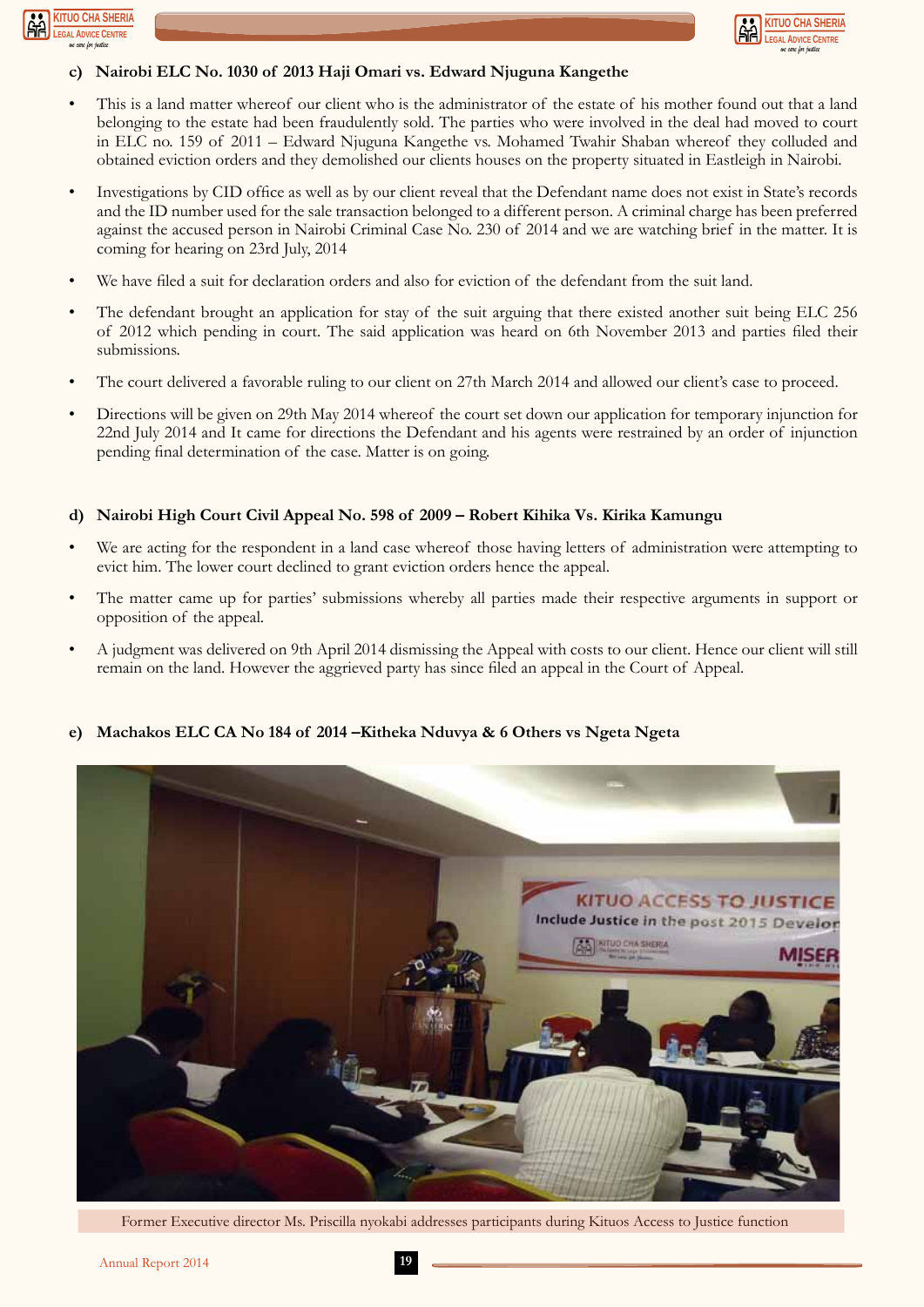





This was a land matter. Our client alleged that the land was acquired by his grandfather and was inherited by his father. The defendant our client further alleges that the plaintiff Ngeta Ngeta was a member of the consolidation board in their area and through his influence the land was registered in his name. There is evidence that sometimes in 1981 the land was registered in the name of the defendant, but in 1984 under unexplained circumstances the land changed ownership to the plaintiff. It is alleged the changed was fraudulently made. So after the change the plaintiff sued the defendants for eviction. The matter has been on and out of court for sometimes. The matter proceeded in our absence and witnesses gave evidence, and have filed an application to recall the witnesses. A judgment delivered

• Our clients were aggrieved by that judgment and we managed to file an Appeal at the High Court Machakos and an application for stay of execution. Temporary orders were issued on 1st September 2014 and are still in force.

on 31st July, 2014 in Mwingi RMCC No 45 of 2004, our clients who have occupied the suit lands since colonial times

• Ruling on our application was delivered on 28th November 2014.

were declared trespassers and hence to be evicted.

#### **f) Mombasa Land Case No 24 of 2014 Fatuma Ismail -Vs- Achu Abdulrasul**

This was another land matter wherein our Client successfully obtained orders of stay and leave to appeal out of time. We have since filed an appeal to the Court of Appeal and we are in the process of compiling the record of appeal.

Matter is ongoing.

#### **g) Mombasa Criminal Case No 427 of 2014**

The Department of Refugee Affairs and UNHCR were directed by the Court to ensure that our client, a Rwandese minor was reunited with his parents.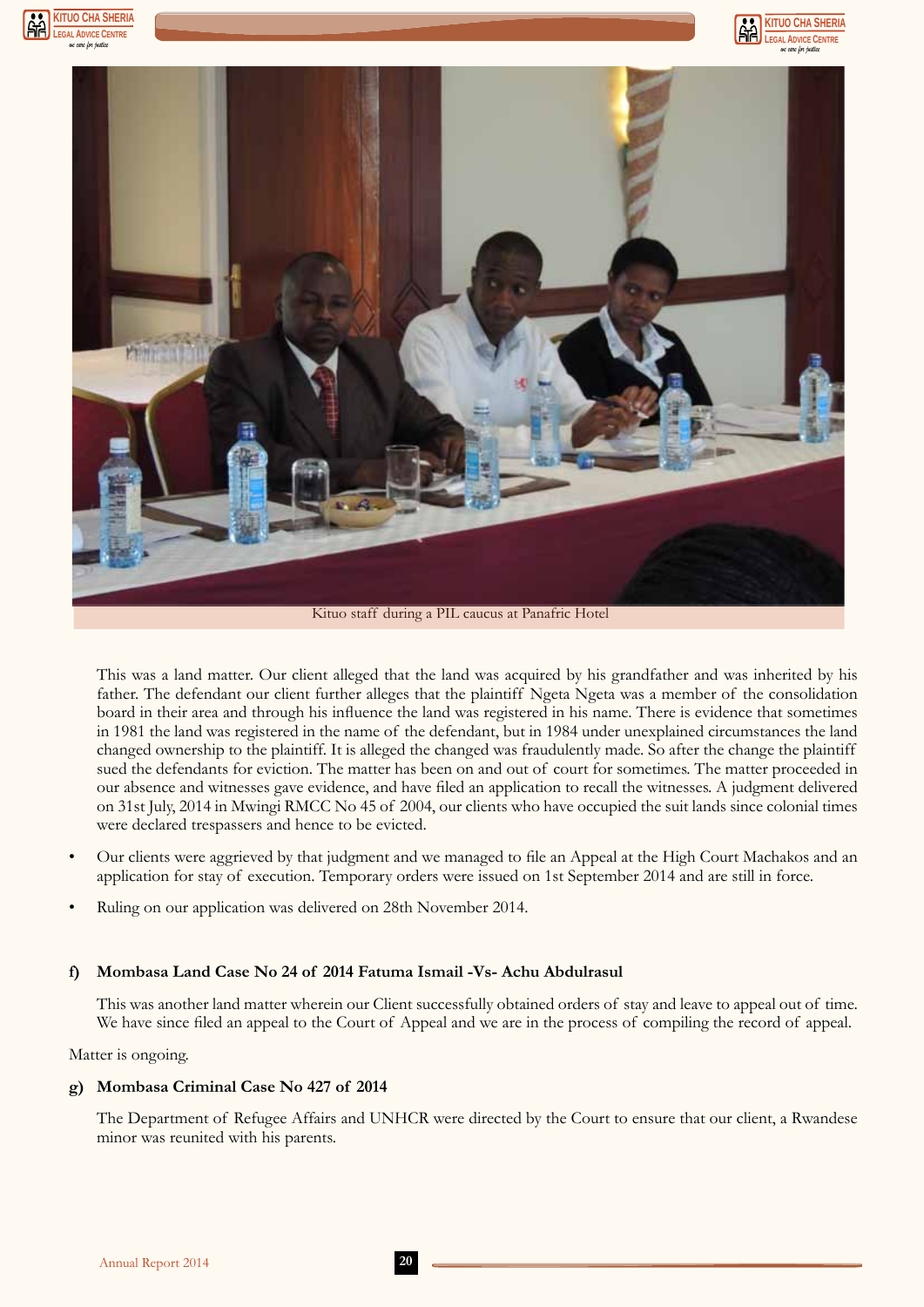



#### **h) ELR Cause No. 441 of 2013 Neema Mbura Lewa -vs- Peter Petrausch**

In this labour matter our client; a domestic worker was awarded 1.27 million Kenya shillings as damages for sexual harassment against her German employer including 6 months' salary as compensation for unfair termination

#### **i) ELR Cause No. 129 of 2013 Samson Mwangi Gaita -vs- Kensalt Ltd**

Our client who was employed as an excavator operator working with Kensalt Ltd was awarded Kshs 382, 200 for unfair and unlawful termination.

#### **j) SRMCC Civil Case No. 78 of 2005 Florence Sada and Another –vs- Mombasa Parents Club**

Two of our clients Florence Sada Joseph and Mose Jambo (Deceased) were awarded Kshs 201, for unlawful termination after we took up their matter.

#### **k) ELR Cause No. 254 of 2014 David Kipkosgei Muttai –vs- Green Palms Academy**

Kshs 60,000 plus costs and interest awarded to our client, David Muttai, a teacher, who represented himself in court with assistance from KITUO lawyers.

l) ELR Cause No. 418 of 2013 Moses Hinzano –vs- Mombasa Slaughter House

Kshs. 108,000 plus costs and interest were awarded to our client Moses Hinzano after taking the Mombasa Slaughter House to court and sucessiful representation by KITUO lawyers.

- m) ELR Cause No. 95 of 2013- Kshs 246,000 awarded to client for unfair termination by consent.
- n) ELR Cause No. 164 of 2013 Miruka Mitema Ronald -vs- Swahili Beach Resort- Our client, a security guard was awarded KShs 42, 946 by self representation in the case of ELR Cause No. 164 of 2013 Miruka Mitema Ronald-vs-Swahili Beach Resort.
- o) ELR Cause No.109 of 2012 Andrew Mwanyika and 18 Others -vs-Papillon Diani Ltd- Kshs 932,000 awarded to our clients for non-payment of house allowance in case in which they also represented themselves.
- p) ELR Cause No. 312 of 2013 Edwin Owino and 14 Others -vs- Habo Group of Companies- Kshs 454, 975 awarded by consent to our clients for unfair termination.
- q) ELR Cause No. 173 of 2012 Milton Mgalla Mvurya and 12 Others -vs- Devki Steel Mills- Kshs 286, 053 awarded to our clients for unlawful termination.



Boniface Muinde with a client who had just received her payment after an out of Court settlement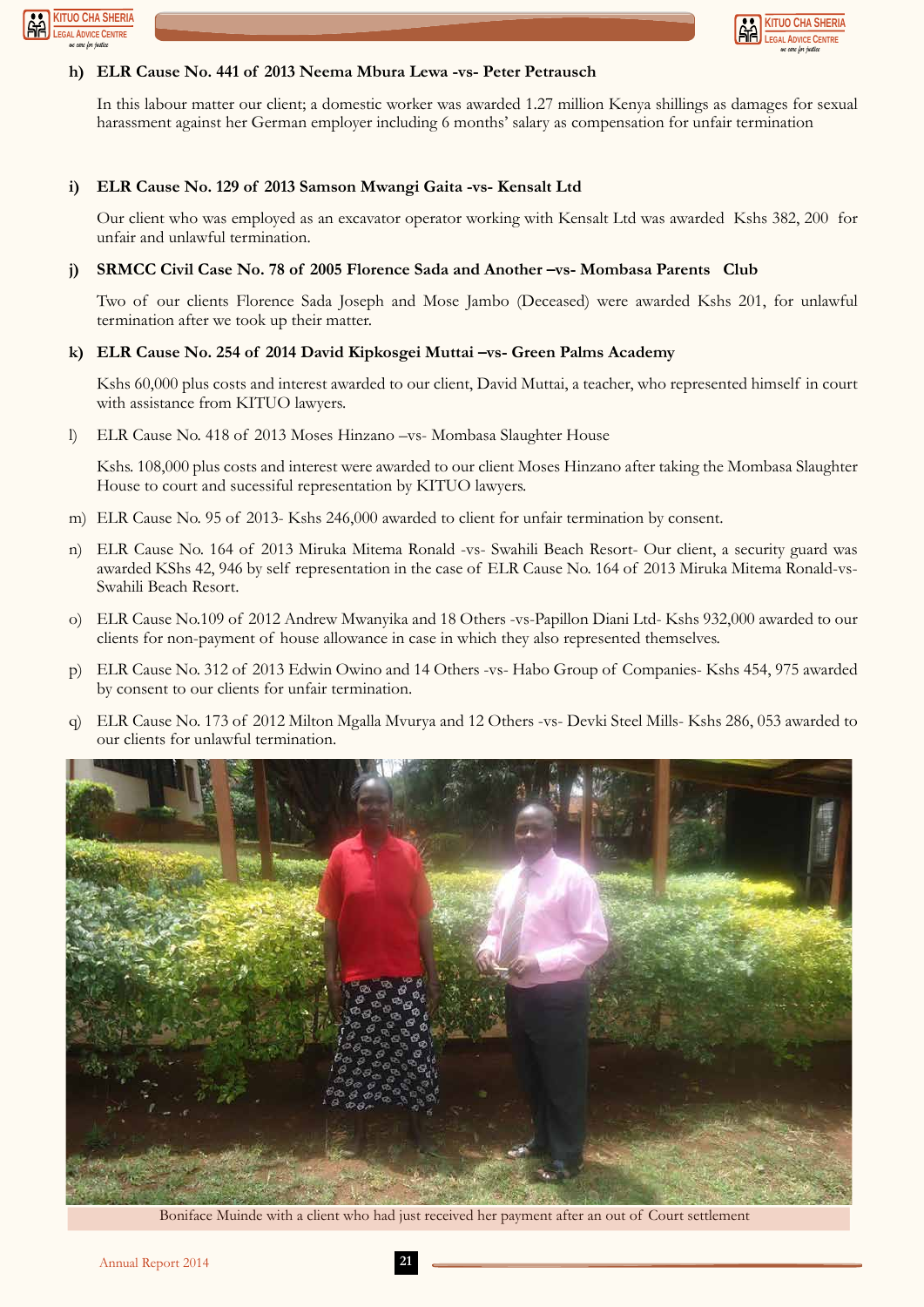



#### **PUBLIC INTEREST LITIGATION (PIL)**

Some of the Public Interest Litigation cases included:-

#### **a) HC Petition No 168/011 Solomon Mulwa Mulyunga & Others -vs- The Athi River Mining & Others**

Kituo Cha Sheria was approached by the residents of Kanziko and Mathima Locations of Mutomo District, Kitui County in sometime in 2008. They sought legal advice and representation in a land case they wished to commence against some mining companies that were carrying illegal mining activities in their land and thereof dispossessing them of the said parcels of land.

Upon receiving the instructions, Kituo conducted a fact finding mission in the suit land and discovered that some mining activities were already taking place. Upon further enquiries and investigations, it was established that the mining companies were Athi River Mining Co. Ltd, Bamburi Cement, Criss Cross Company, Devik Company. It was also established that these companies had approached people in the disguise of prospecting for minerals and offered the sum of Kshs. 20, 000 to the owners of the land for what they termed as disturbance allowance. In the process, the mining companies also made the land owners to sign documents acknowledging the receipt of the said sum without allowing them to access the documents and verify their contents.

It later turned out that the documents were land sale agreements purportedly making the residents consent to the buying of their lands by the Companies for the consideration of the Ksh. 20, 000. It is at this point that the residents discovered that they had been dispossessed of their land.

Armed with the above facts, Kituo Cha Sheria filed a constitutional Petition in Machakos High Court in July 2011 claiming constitutional violations of the rights of the residents of Kanziko and Mathima Locations to own property. The case was filed under certificate of urgency and heard on 20th July 2011 where the Honourable Court refused to grant the orders of injunction that were sought and directed that the application and petition be served on all parties for further Courts' directions on 27th July 2011. On 27th July 2011, the Judge further directed that the respondents do file their replies if any within the next 5 days and that the petitioners do file further affidavits in support of their case. This prompted Kituo Cha Sheria to carry out another ground visit between 7th and 9th August 2011 with a view to gathering more evidence.

Three officers and a VA conducted the visit and further evidence emerged on the activities on the ground as follows:

A lot of mining was taking place especially in parts of Mathima Location.

Many residents had vacated the area as a result of the notices to vacate and threats given to them.

The remaining residents still lived in fear of being evicted anytime and in fact when Kituo officers approached one of the homesteads, the owners started retreating due to fears of an impending eviction.

Most residents were bitter at this turn of events.

Upon this second visit, further affidavits were filed in court as per the court order and also replies to the Respondent's pleadings were filed and served.



Chair of the Board Mr. Mulekyo, Executive Director Ms. Angote and kituo staff during the Justice Cup football tournament

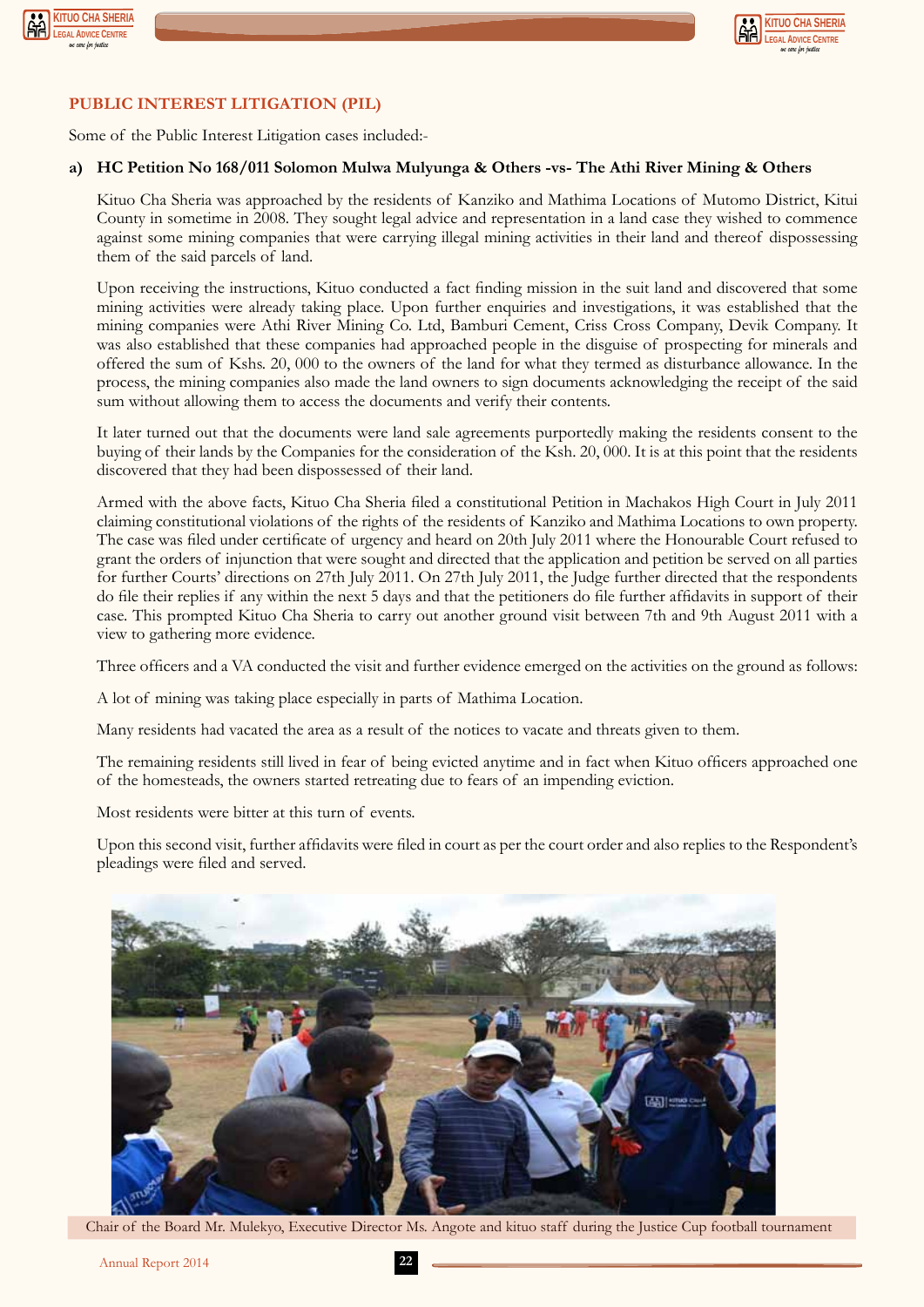



The matter is still pending in court for lack of ELC judges.

#### **b) Pois Robo-Nyeri HCCC No. 154/2009**

This is a land matter involving PoisRobo and Sunguroi communities and former president of Kenya Daniel Arab Moi who is the registered owner of the land known as L.R. NO 10068 that is situated at Laikipia East District measuring 17,100 acres. It alleged by our clients that MOI took title of the land while the two communities were in occupation. They have been on the land for a long time. Its averred that Moi sold the land to Africa Wildlife foundation. Our client filed a suit of claiming adverse possession that is pending in court. Their Advocate charged so much that they could not afford and therefore came to Kituo seeking assistance and we have filed an application dated 9th February 2011 to be enjoined as an interested party. Application has been heard and granted. We are a party to the suit.

- We attended the case in Nyeri High Court to establish whether the proceedings have been typed or not, in order to make a decision on whether to begin de novo or not. While there we got a complaint from the client that the KWS now enjoined as a party to the suit had caused the arrest and prosecution of 10 members of the community on alleged trespass.
- Consequently, we filed an urgent application to stop the prosecution of the 10 persons in Nanyuki Chief Magistrate's court on the grounds that:
- i) KWS had no right to decide that they own the suit land. The ownership of the suit land is pending before the High Court in Nyeri.
- ii) The criminal proceedings in the Nanyuki Chief Magistrate's court against the 10 community members be stayed pending the hearing and determination of our application and pending the hearing and determination of the entire suit.
- We got interim orders staying the criminal proceedings in the Nanyuki Chief Magistrate's court. The DPP has now also been enjoined in the suit but only limited to the application, in order that he may explain why he charged and continued to prosecute the 10 community members for trespass on the suit land after he had been informed that an ownership dispute is pending in the High Court at Nyeri. The matter has been mentioned severally in the course of Aril, May and June.
- It now has a hearing date for the application on 23rd July 2014.
- Further mention in December 2014 to ascertain whether the hearing would start de novo before a new judge.
- The matter is ongoing ruling on notice.



Kituo Staff during a Strategic Planning session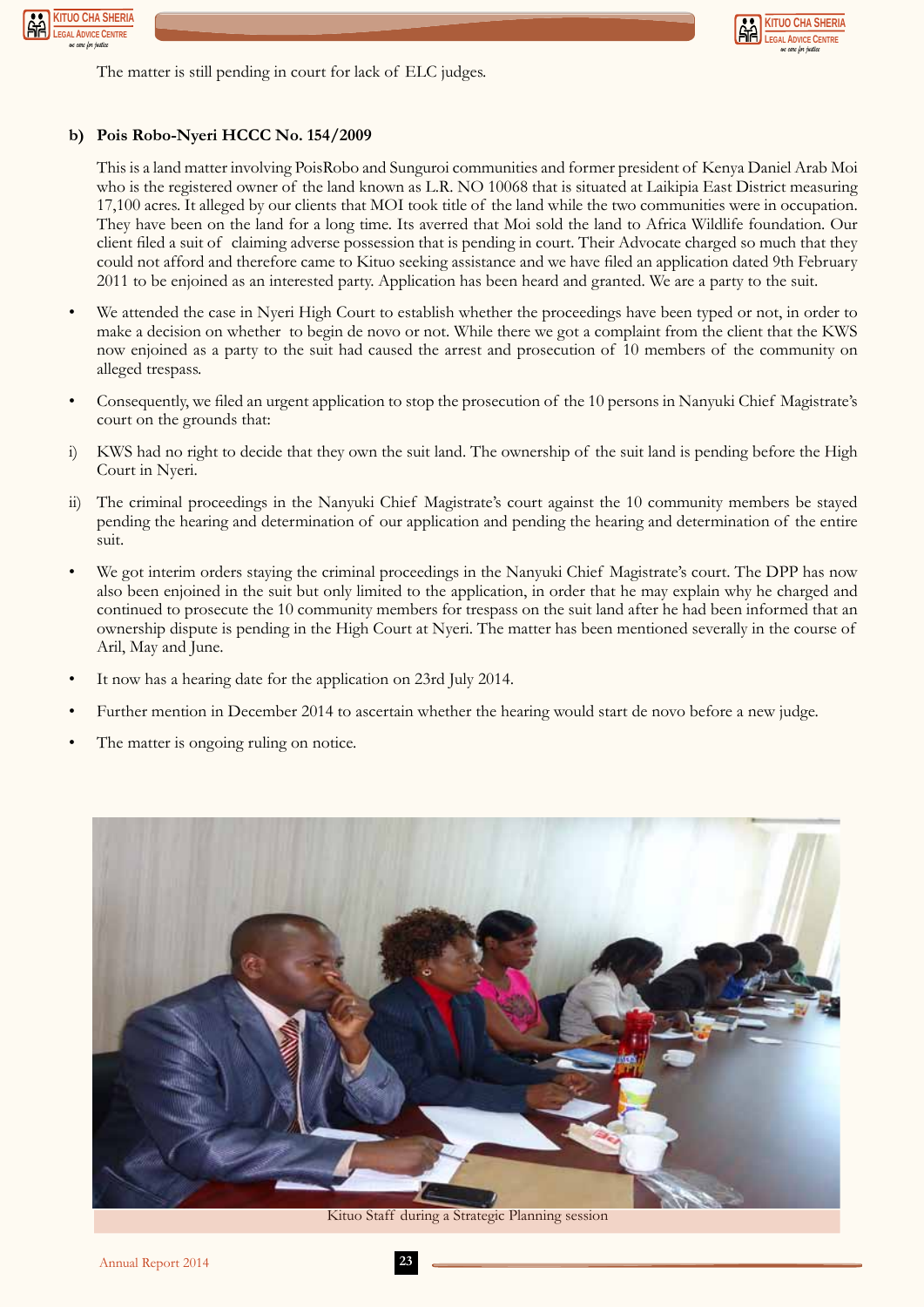





Simon Kimondolo addresses some of the residents of Leikiji Community over their Case

#### **c) The Muthurwa Right to housing case (Petition No. 65 of 2010; Satrose Ayuma & others versus the Registered Trustees of Kenya Railways Staff Retirement Benefits)**

This case sought to affirm economic and social rights and particularly the right to housing under Article 43 of the Constitution of the residents of Muthurwa Estate in Nairobi. The community had been served with eviction notices by the Registered Trustees of Kenya Railways Staff Retirement Benefits on grounds that it wanted to develop the land that houses the residents who were formerly employees of the Kenya Railways Corporation. The case was heard and judgment was delivered on 30th August 2013.

The court found that,

- a. The Petitioners' rights to accessible housing was violated limited to the violation in the manner in which the evictions were done
- b. The court directed the Attorney General to amend the Water Services Act to be in line with article 43(1)(d) of the Constitution 2010, which provides for the right to clean and safe water in adequate quantities.
- c. The Attorney General was also ordered to within 90 days of the delivery of the Judgment file an Affidavit in court detailing the planned state policies and legal framework on forced evictions and demolitions in Kenya and also whether they are in line with acceptable international standards.
- d. The Attorney General was also directed to file in court within 90 days an Affidavit detailing what measures the government has put in place towards the realisation of the right to accessible and adequate housing as provided in the Constitution.
- e. Within 21 days of the Judgment, the Managing Trustee of the Kenya Railway was required to convene a meeting with the Petitioners where there would be a design of the programme of eviction.

The petitioners still remain in their houses as the matter is not concluded.

#### **d) Leikiji Community Land Case-Nakuru HC Petition No.16/2011**

Leikiji Community has been occupying and utilizing a land parcel known as L.R No. 2747 North West of Nanyuki town which was the subject matter of the suit at Nakuru. When they were still on the land, a Company known as Machamuka Farmers obtained title to the land and applied to the Principal Courts at Nyahururu for eviction against 17 people in PMCC No. 371 of 1994 – Machamuka Farmers Co. Ltd Vs. Kalole Lesumit& 17 others. Allegedly the Company did not serve the pleadings and they got an exparte judgment. When they obtained the eviction orders, they served the same upon the community which was comprised of more persons than was named in the order. This made the other persons to be aggrieved and they applied to be enjoined in the matter. The lower court dismissed the Community's application on the basis that the order did not affect them. They were aggrieved by the decision and hence appealed to the High Court at Nyeri in High court Civil Appeal No. 31 of 2005. Their appeal was dismissed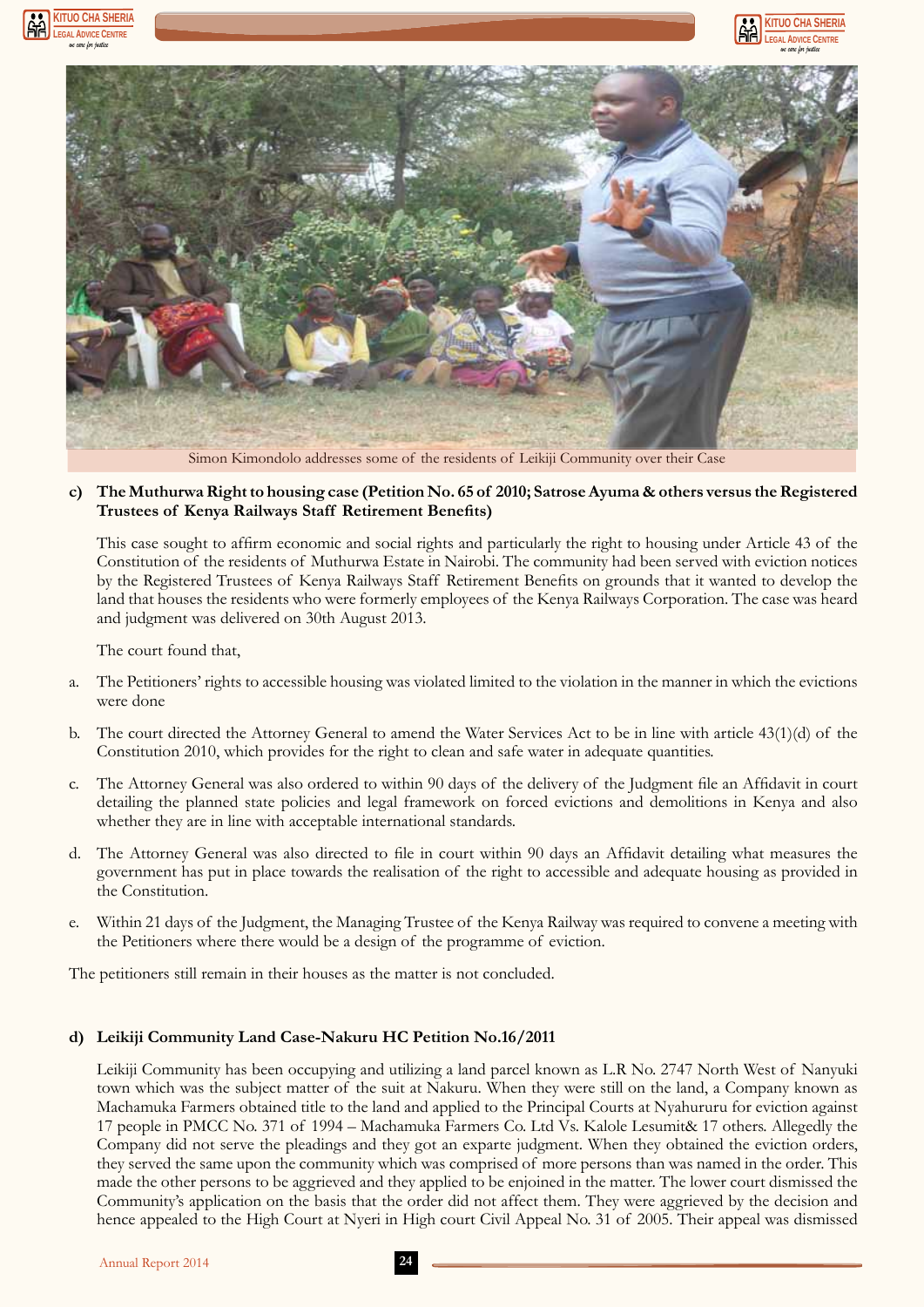



in 2008.

Mean while Machamuka Farmers Co. Ltd sold the land in December 2005 to the current registered holders. The current title holders did not file any suit for eviction and never evicted the community. In 2010, the Community went to High Court and filed an application against the current registered owners seeking to be granted rights over the land by way of adverse possession. This is the application which was dismissed on the basis that the community members had been litigating over the suit land previously by virtue of Nyahururu PMCC No. 371 of 1994 and Nyeri H. C Appeal No. 31 of 2005.

The Matter was last in Court on 5/7/011 which date was given in Court by Wendoh J but apparently she was doing criminal matters during this week. The matter was however inadvertently or by intent listed before Emukule J who had previously disqualified himself from the matter.

Emukule J indicated that the matter should be heard in Court 3 before Ouko J and gave us a date of 12th October 2011 for directions before Ouko J. This was because the High Court is going on recess starting today the 29th July 2011 until September 15th 2011.

Apparently this matter is taking a slow pace towards hearing and determination of the petitioners application for interim orders. Anything which can be done in the meantime?

I spoke to the representatives of the community and they indicated that the Rift Valley PC visited the farm accompanied by the former House speaker Ole Kaparo, the area DCs and DOs and he indicated to the area DC (Doldol District) that the community should not be evicted from that land since they have occupied the land for a long time. May be we need to get a strong commitment from the PC on his words that the community should not be evicted.

Kinya went to Nakuru High Court 12/10/11 for the hearing of the LEKIJI community case. The matter was listed before Justice Ouko. The Attorney General and the Police Commissioner were represented.

Counsel for the two owners of the disputed land requested that we proceed by way of written submissions for the Application dated 20th June 2011. We agreed and the matter will be Mentioned again on 7th November 2011 to confirm compliance.

Meanwhile, the lawyer says his clients are willing to buy our clients an alternative parcel of land to settle on. We agreed to discuss the matter again on 22nd October 2011 and find a way forward. The Advocate has written an email to others to find their views on the proposal for re-settlement.

- The main petition is pending hearing.
- The matter came up for directions on 4th July 2014 whereof the court granted the Attorney General 21 days leave to file their Replying Affidavit to the Petition. We were granted corresponding leave to file a further affidavit.
- Necessary documentation have been filed in court and the matter is still ongoing.

Political engagement

- The Parliamentary Select committee on land had recommended that the Government purchases the land and resettle the community. The area MP indicates that funds have been allocated in the 2014/15 budget for implementation of the said recommendation.
- We are keenly making a follow-up on this undertaking.

#### **e) Nyeri HC Petition No. 14 of 2013 Johanah Githinji & 717 Others Vs. The Registered Trustees of Archdioceses of Nyeri & Others**

- This is a matter filed by Residents of Maganjo Location in Nyeri district against the historical dispossession of their land by the Catholic Church Archdioceses of Nyeri. The petition was filed in 2013.
- Initially a civil suit being Nyeri HCCC No. 2012 of 2011 Samuel Githiga& Others Vs. The Registered Trustees of Archdioceses of Nyeri& Others had been filed by our clients numbering 317.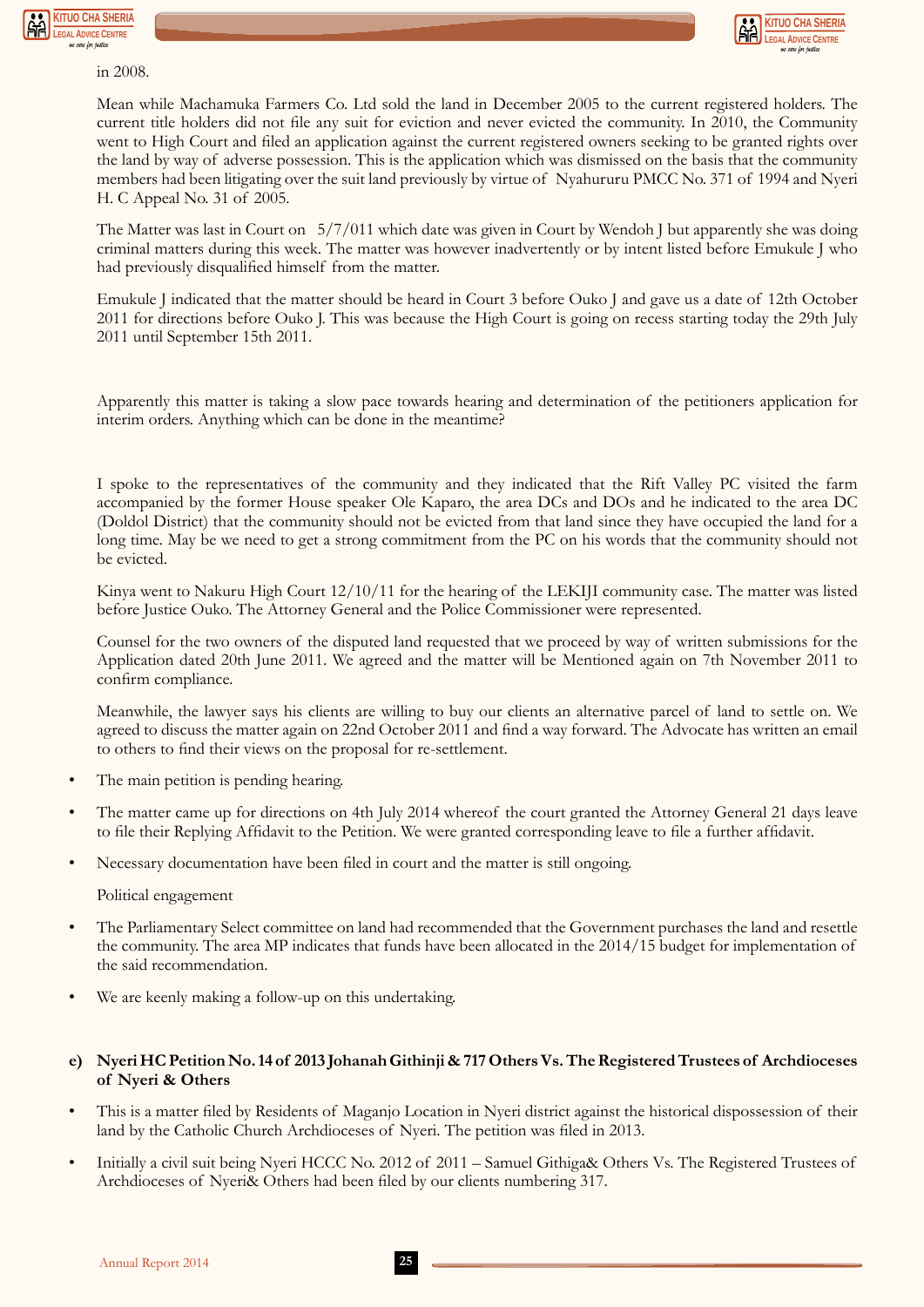



• The two matters raised similar issues hence we applied for consolidation and the court allowed our application on 19th March 2014.

The matter was scheduled for 5 days hearing starting on 3rd November to 7th November 2014. The court visited the disputed land on 7th November 2014 and a report was prepared.

The matter is still pending in court waiting determination.

f) The Bulla Fot case; Musa Mohamed Dagane & 25 others vs. The Attorney General & The District Commissioner Garissa District, Embu Constitutional Petition No.697 Of 2006

The High Court in Embu affirmed the rights to own property of the Bula Fot Clan in Garissa; a community that had on several occasions been evicted by the government since 1963 from their ancestral land, a result of which they lost property and suffered grave violations of human rights. In the judgment delivered on 19thFebruary 2013, the court found that the petitioners' rights had been violated and that the state has a Constitutional obligation to provide services to the applicants in a sustainable manner and promote social and economic development. The court also awarded compensation of Ksh.8 million and to each petitioner Ksh.250,000.00.

In 2014 Kituo visited the petitioner at Garissa for fact finding on their situation since the pronouncement of the Judgement. It was found that the petitioners have gone back to the land and are enjoying a part of the judgement.

We are in the process of executing the decree as the Respondents have failed to pay the damages.

#### **g) Nairobi ELC 981 of 2013 (formerly Carissa High Court Petition No. 9) – Gedi Jelle Gure & Anor vs. County Government of Garissa and the AG**

- The matter was filed at Garissa High Court as a Constitutional Petition touching on the principle of participation in devolved governments. It also involved other issues on the violation of fundamental rights in particular the right to property, information, right to work among others.
- The High Court at Garissa declined to grant interim orders citing lack as jurisdiction as the matter raised issues touching on land. The court granted an application for transfer and the matter was transferred to Nairobi and given new number being ELC 981 of 2013.
- The matter is ongoing.

#### **h) Shauri Moyo Case- Nairobi HC Petition 584/2014 Shauri Moyo/Starehe Housing Case High Court Petition No. 584 Of 2014**

This is a group case. The Residents low grade employee of various ministries and are about 327 occupying Governments houses more specifically belonging to ministry of land & housing. Sometimes in October 2014 issued a notice to the Residents to vacate from the premises. They came to Kituo seeking legal advice and representation. Kituo filed a petition for their right to adequate and access to housing. An application for injunction was filed under certificate of urgency, heard and an order of injunction granted.

Interim orders are in force restraining the said eviction.

The matter is ongoing.

#### **i) PIL CASE HC JR 472/014**

In this case we are challenging the decision of Communications Authority to grant Equity Bank the go ahead to use a thin SIM-technology for offering mobile telephony services- This issue has generated a lot of politics and debates and coverage in the media- Kituo instructed a counsel to file the matter in court.

We were challenging the decision because that technology is likely to violate the citizen's right to privacy. Upon hearing the same was disallowed.

j) Kituo also enjoined as an interest party in NAIROBI HCC PETITION NO 628 & 630 OF 2014.Kituo successfully challenged the provisions of the Security Laws Amendments Act which curtailed the fundamental rights and freedoms of Kenya citizens and refugees.

The matter was heard and the Court declared some of the sections of the Security laws unconstitutional.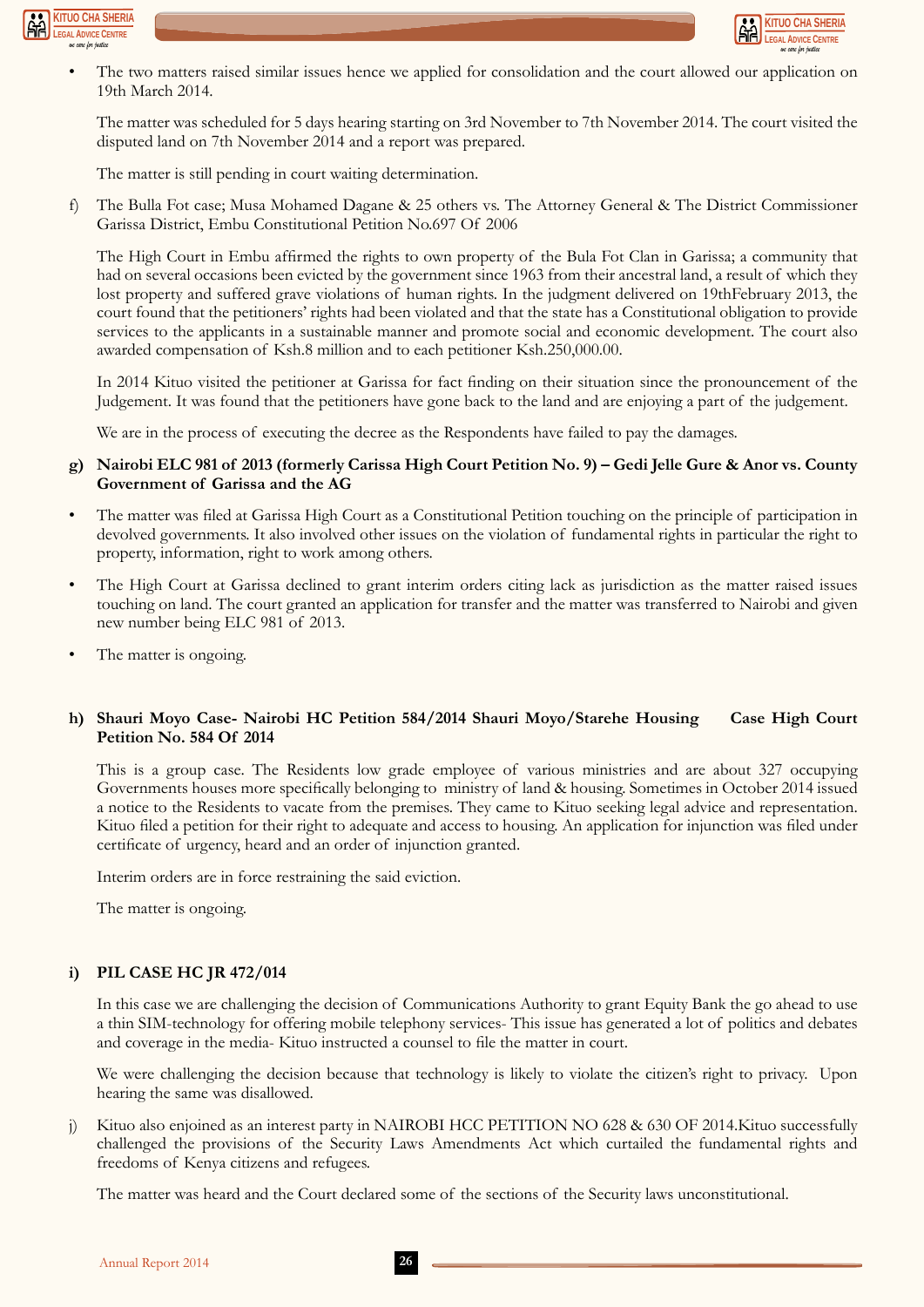



However the Attorney General has filed an appeal in the Court of Appeal Vide Nai 2/15.

k) The incorporation of views of the County residential houses tenants who are also Kituo clients in a public interest case against the Mombasa County Government, in the Mombasa County Finance Bill 2014.

#### **PUBLIC INTEREST LITIGATION CAUCUSES**

The Legal Aid and Education Department (LAED) held caucuses to discuss the ongoing cases and cases to be filed. The caucuses brought together Kituo lawyers, Volunteer Advocates and partner organisations to share ideas and strategies on the PIL cases.

- We had Caucus and a VA Recruitment and in Kakamega from 11th to 14th March 2014.
- We had the 2nd PIL Caucus held at the Sarova Panafric on 27th February 2014.
- 19th June 2014 at Panafric Hotel: PIL Caucus under comic relief to agree on a way forward in court on 23rd June 2014 regarding the Muthurwa petition. It was agreed we ask the petitioners to avail copies of their rent payment receipts and do a replying affidavit to the 1st respondent's application.

#### **FACT FINDING ACTIVITIES ON THE PIL CASES**

There were a number of fact finding activities that were carried out in the year. Some of these were in Kitui- Mutomo on land cases and the others in.visits to Turkana and Garissa on-going Public Interest litigation cases.

In the year end of 2014, Kituo Cha Sheria-Mombasa also conducted a conflict mapping exercise through land legal clinics in both un-adjudicated and adjudicated land areas in the Coast. The exercise reached 465 community members. The conflict mapping was essential for purposes of documenting the conflict drivers within the target counties which KITUO would then seek to mitigate in the future activities under the Coast Conflict Intervention and Action The conflict mapping revealed that the key drivers of conflict of the region involved: irregular application of adjudication laws resulting in double allocation of land and disparate allocation of land whereby migrant communities benefit more than indigenous communities; failure by the Government to issue titles to land following letters of offer; interference by local administration in the adjudication procedures; abuse of police to intimidate communities agitating for their land rights; lack of awareness amongst communities of adjudication laws and procedures; insecurity of tenure of communities residing within unadjudicated lands; lack of political will on the part of most county governments to address the problem of landlessness within their counties and disempowerment and disorganization of communities to advocate for their land rights. This state of affairs resulted in a sense of resentment and marginalization within affected communities which if not addressed may compound into outright violence.

On public interest litigation, the Legal Aid and Education Programme in Kituo's Mombasa regional office conducted a number of fact finding missions including update meetings with communities involved in public interest litigation. The fact finding missions conducted include:

- Lamu County public interest fact finding mission on the impact of the potential closing of Mkanda channel on fisherfolk and generally the impact of LAPPSET on fisherfolk. The participants were a total of 40 representatives of the beach management units. 32 were male and 8 were female. The meeting allowed for KITUO to share their experience on PIL matters and the process that it entails. The members of the BMU's were able to share their concerns, fears and aspirations as regards LAPPSET.
- Fact finding visit in Taita Taveta County on the Kilio cha Haki land case involving community and the Catholic Church to respond to attempts by the said Church to construct a fence
- Fact finding visit in Marereni and Kadzuhoni Kilifi County on the land violations arising from salt mining companies
- Fact finding mission to Matsangoni, Kilifi County on improper land adjudication claims

A public interest caucus involving volunteer advocates was conducted in the month of October 2014 to discuss two cases. The first case addresses the inadequate compensation and loss of livelihood experienced by fisherfolk in Mombasa County following the dredging project by Kenya Ports Authority. A draft petition was presented to members of the public interest caucus for their input. In addition, the caucus discussed a case for further appeal in the Supreme Court involving eviction of over 68 families from an informal settlement in Kongowea, Mombasa County.

In this case, the Court of Appeal held that the Respondents could not claim interest in the land vide adverse possession as they had entered into a house without land arrangement. On this ground, the Court of Appeal proceeded to order that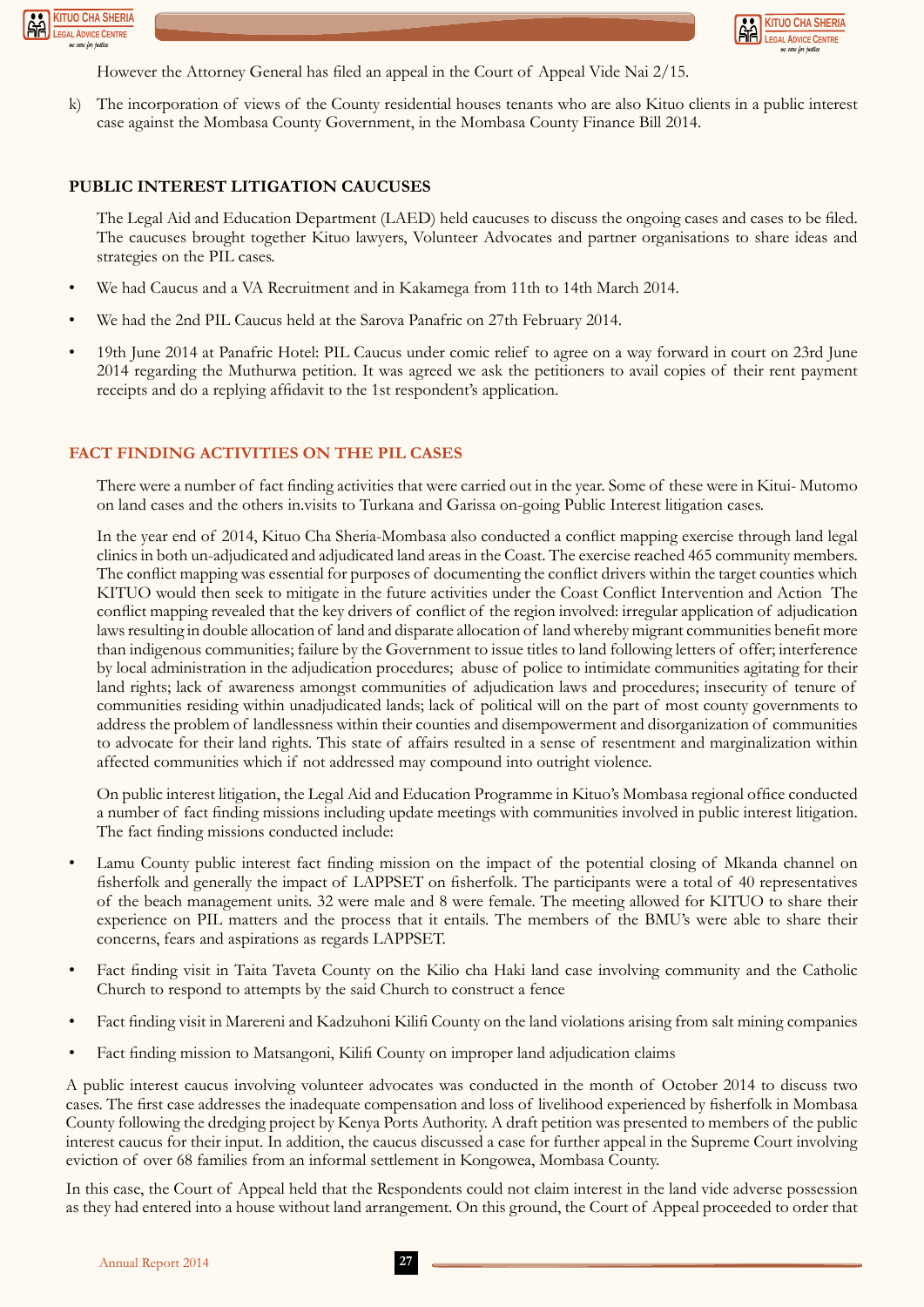



the community be evicted from the land without requiring the Appellant to pay compensation or provide them with an alternative settlement.

#### TRIAL ADVOCACY TRAINING

There was a Trial Advocacy Training conducted in August 2014. This was in partnership with the Kenya School of Law and the National Institute of Trial Advocacy whom we have in the past partnered with on the capacity building of Advocates to equip them with Trial skills. The training was done in Kisumu with one staff as one of the trainers. Some of our Volunteer Advocates from the region participated in the training. In the reporting period KITUO staff attended as a Trainer the Trail Advocacy training in Botswana where over 40 lawyers were trained.

#### EXPERT ROUNDTABLE

From 10th to 11th December 2014 at Heron Portico Hotel Nairobi, Kenya –Legal Aid & Education Department organized an Expert Roundtable Meeting on ECOSOC Rights

The theme of the Expert Roundtable was. "Emerging Trends in Litigating the Right to Accessible Housing: Toward Structured Implementation of Judgments"

The Expert Roundtable brought judges, legal practitioners and partner organisations together to discuss the Emerging Trends in Litigating the Right to Accessible Housing.

Some of the speakers included; Prof. Jill Ghai, Waikwa Wanyoike, John Chigiti, Steve Kahanovitz, Faathima Mohamed and Faith Rotich.

Professor Jill highlighted that there are differences between the legal framework for the right to housing in the Kenyan and the South African Constitutions even though Kenya borrowed heavily from South Africa. Her presentation focused primarily on the right to housing as enshrined in Article 43(1) and on children's rights under Article 53(1).

#### Phraseology of the Constitution

The Kenyan Constitution provides a right to "accessible" housing while the South African one provides a right of "access to" housing. This difference was discussed in the famous Grootboom case. In Kenya, there was a deliberate decision not to adopt the South African constitutional language. Thus, "accessible and adequate" was used instead. Drawing from the South African constitution, the Kenyan Constitution also makes mention of a child's right to shelter in a separate provision at Article  $53(1)(c)$ . Other language about sanitation and state obligation was also introduced during the drafting stages but was altered or completely removed from subsequent drafts. Interestingly, sanitation issues had been introduced during an early stage of the draft Constitution through the inclusion of the provision about the right to bury one's relatives with dignity. However, following questions about the provision's placement, it was included within the sanitation section at one point and then subsequently removed all together by the Constitution of Kenya Review Commission (CKRC). The CKRC had also included language prohibiting evictions without a court order and legislation authorizing arbitrary eviction. Ultimately, this language did not survive beyond Bomas.

Although Article 43 is subject to "progressive realisation," the drafters deliberately decided to omit phraseology regarding state obligation, such as a clause that the state must fulfill the obligation "to the maximum of its available resources," because of the concern that this would provide an excuse.

Nevertheless, the same idea is encapsulated in Article 21 regarding "progressive realisation," even though the state has to prove a lack of resources.

On Adequacy He said the provision on housing in the Kenyan Constitution echoes international instruments and, particularly, General Comment 4 of the Committee on Economic, Social and Cultural Rights (CESCR) which suggests that a determination of adequacy should take into account the following factors:

- Legal security of tenure;
- Availability of services, materials, facilities and infrastructure;
- Affordability;
- Habitability;
- Accessibility; •Location ; and
- Cultural adequacy.

In fact, the former United Nations (UN) Special Rapporteur on Adequate Housing, Miloon Kothari, who had conducted a mission to Kenya, ended up becoming an Interested Party in the case.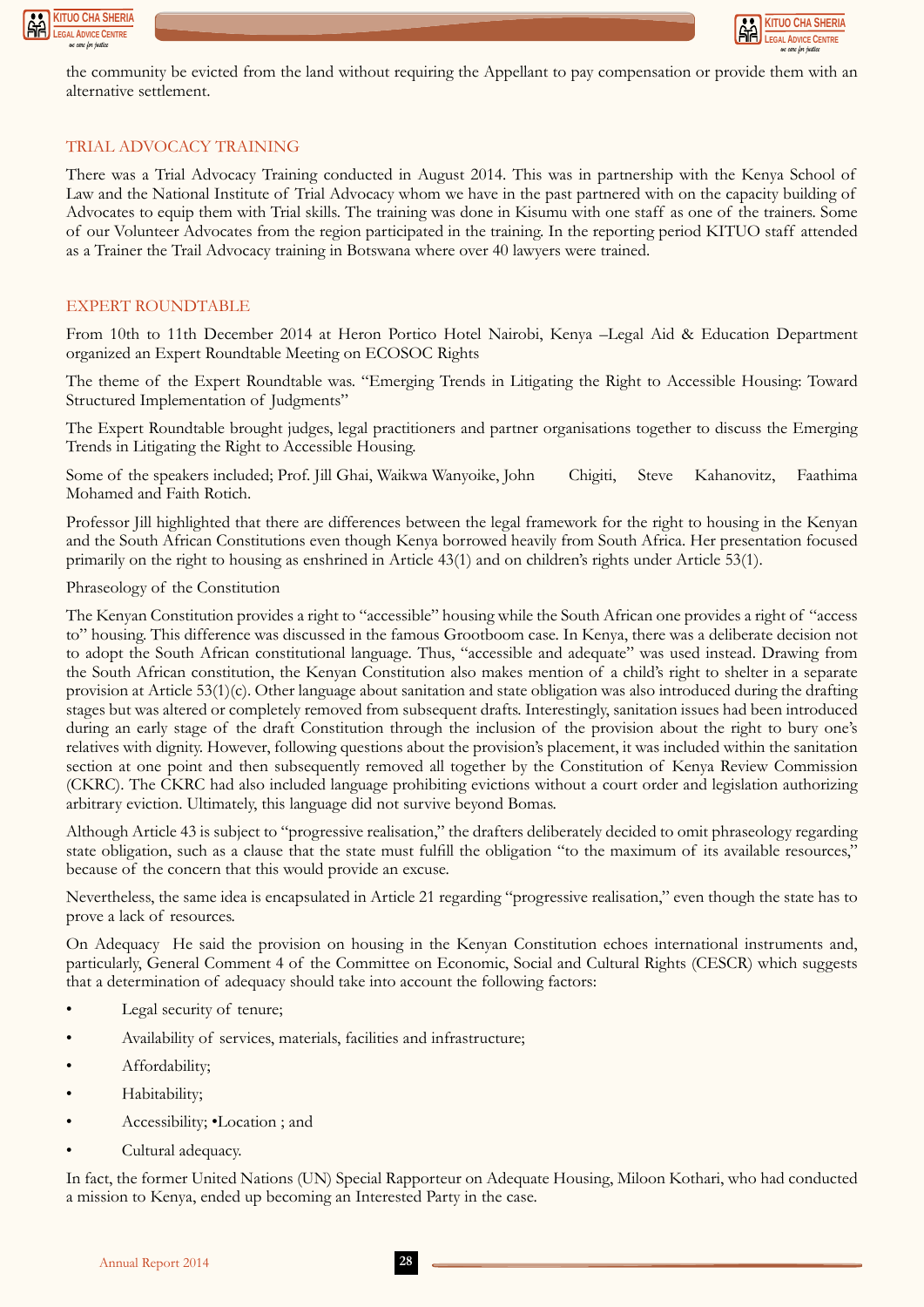



Kituo and the KI had thanked the LRC visitors for sharing their insights. The LRC is regarded as a great model of a public interest law firm and both organizations are looking forward to working with them and will be sending various requests. All the participants hope that the various organizations involved would continue to have meaningful discussions in the future.

The LRC participants indicated that they had both enjoyed and been challenged by the visit. Many of the questions that were asked had to do with things that they are grappling with as well. However, they do not have the challenge of dealing with 500,000 people in housing cases. The work that is being done in Kenya will provide good lessons on public interest law. The LRC is also looking forward to working together beyond the local courts.

Kituo ended the meeting by thanking all the participants for the insightful discussions. Maurice expressed appreciation for the useful input that was provided and indicated that he looked forward to more healthy interaction in the future. Full report is available and any wishing to read can contact the Legal Aid & Education Department.

#### **Volunteer Advocates Recruitment**

- The Department had Volunteer Advocates Recruitment in Kakamega from 11th to 14th March 2014.
- The Department during the LSK Legal Awareness Week held at the Milimani Law Courts from the 28thOctober to 31st October 2014 recruited 8 Volunteer Advocates.

#### **Partnerships and/ or Network Activities**

- Law Society of Kenya The Department took part in the LSK Legal Awareness Week held at the Milimani Law Courts from the 28thOctober to 31stOctober 2014 where 57 clients were attended to.
- The programme also participated in the Legal Awareness Week organised by the Mombasa Law Society in the month of October 2014. The awareness week gave more visibility for Kituo cha Sheria including an opportunity to advocates who wished to register in the volunteer advocates' scheme.
- University of Nairobi The Department has had a partnership with the Faculty of Law, University of Nairobi hosting students undertaking the 60 hours public interest litigation work with the organisation. Students from the university have also participated in the Legal aid clinics carried out by the department.



Caption